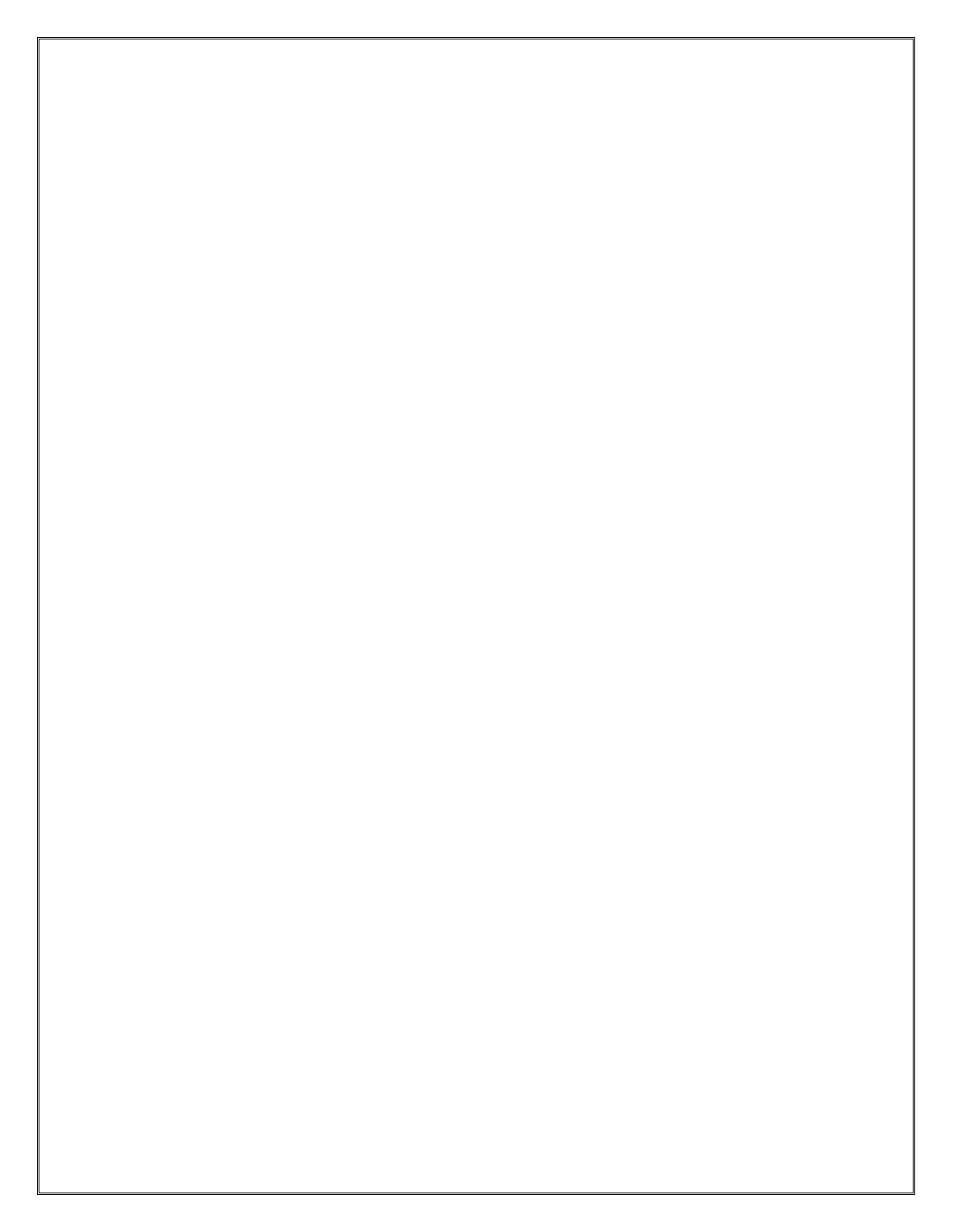### **Table of Contents**

| Key Risks and Impacts Associated with the Administration of Reserves  6 |  |
|-------------------------------------------------------------------------|--|
|                                                                         |  |
|                                                                         |  |
|                                                                         |  |
|                                                                         |  |
|                                                                         |  |
|                                                                         |  |
| Appendix 6: Excerpt from the Office of the Superintendent of Financial  |  |
| Appendix 7: Comparison of Surveyed Cities Investment Policies 24        |  |
|                                                                         |  |
| Appendix 9: Excerpt from the City of Winnipeg Investment Policy26       |  |
|                                                                         |  |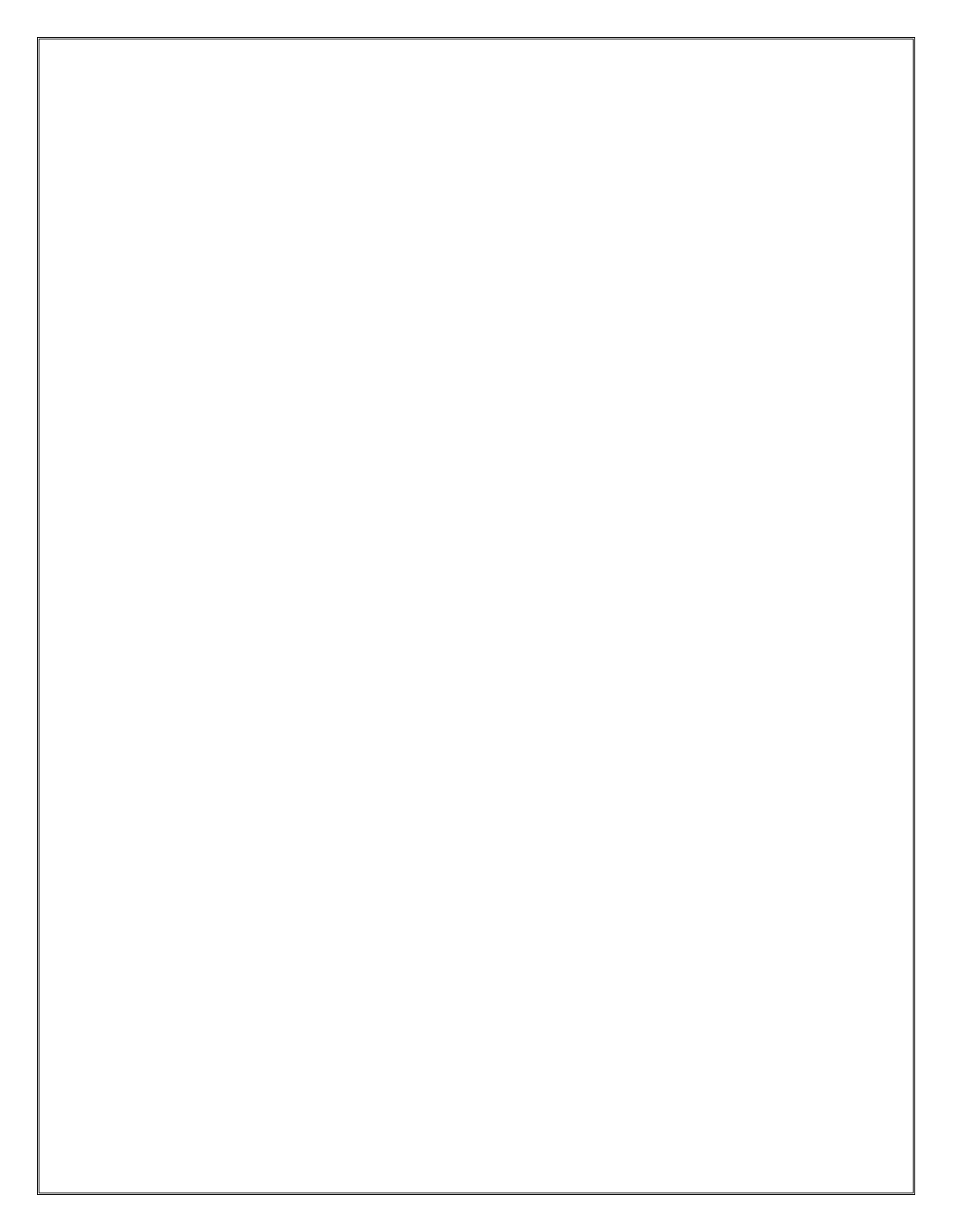### Executive Summary

Reserves are funds that have been set aside for designated purposes; prudent administration of reserves represents an important component of sound financial management. Maintaining adequate reserves provides the City with the ability to respond to unexpected events, maintain stable taxes, and ensure that sufficient funds are available for major capital projects. Reserves can only be created with Council approval.

Reserves represent a significant financial asset for the City. In 2005, the balance in the reserves was approximately \$292 million, which is equal to 28% of the City's budgeted expenses for the year.

The City classifies reserves into three categories:

- Stabilization reserves these are established to deal with unanticipated fluctuations in revenues or expenditures.
- Capital Reserves these are established to maintain funding for capital projects in order to reduce the amount required to be financed by new debt.
- Special purpose Reserves these are established to fund specific program needs.

The Reserves Administration Audit was included in our 2004 – 2006 Audit Plan. The objectives of the audit were as follows:

- To determine whether appropriate fund limits have been established for selected reserve funds.
- To determine whether fund balances have been invested appropriately.
- To evaluate whether reserve fund transactions were in compliance with the appropriate by-laws and Council minutes.

Our audit testing was focused on five specific reserves, but we also made some observations that applied to all reserves. A summary of our more significant observations is captured below:

#### **Significant Observations**

We compared the City's practices relating to the administration of reserves to a list of "best practices" developed by a specialist retained to assist us with our review. Overall, we are pleased to report that the City's practices incorporated the majority of practices noted. In this regard, several strengths were identified.

For the reserve funds that we reviewed, the fund targets appear to be sufficient to meet the intended objectives. In instances where actual balances differed from the target, fund managers had identified the surpluses or deficits associated with their reserves. In addition, the reserve funds are being managed by the City Treasurer's Division and fund managers in adherence to the appropriate by-laws and Council resolutions.

The City Treasurer's Division, working within the parameters of the *City of Winnipeg Investment Policy,* has been able to achieve investment performance on the reserve funds that is consistent with accepted industry benchmarks. We did identify, however, an opportunity for fund managers, in consultation with the City Treasurer's Division, to derive better rates of return by segregating reserve funds into short-term and long-term components, depending upon cash flow requirements. Our analysis, using 2005 data, estimated that the opportunity cost of not allocating the idle portions of the pooled reserve funds to longer-term investments ranged from \$38,000 to \$171,000.

We compared the City's *Investment Policy* to guidance provided by The Office of the Superintendent of Financial Institutions Canada and to the investment policies of two of the municipalities surveyed by our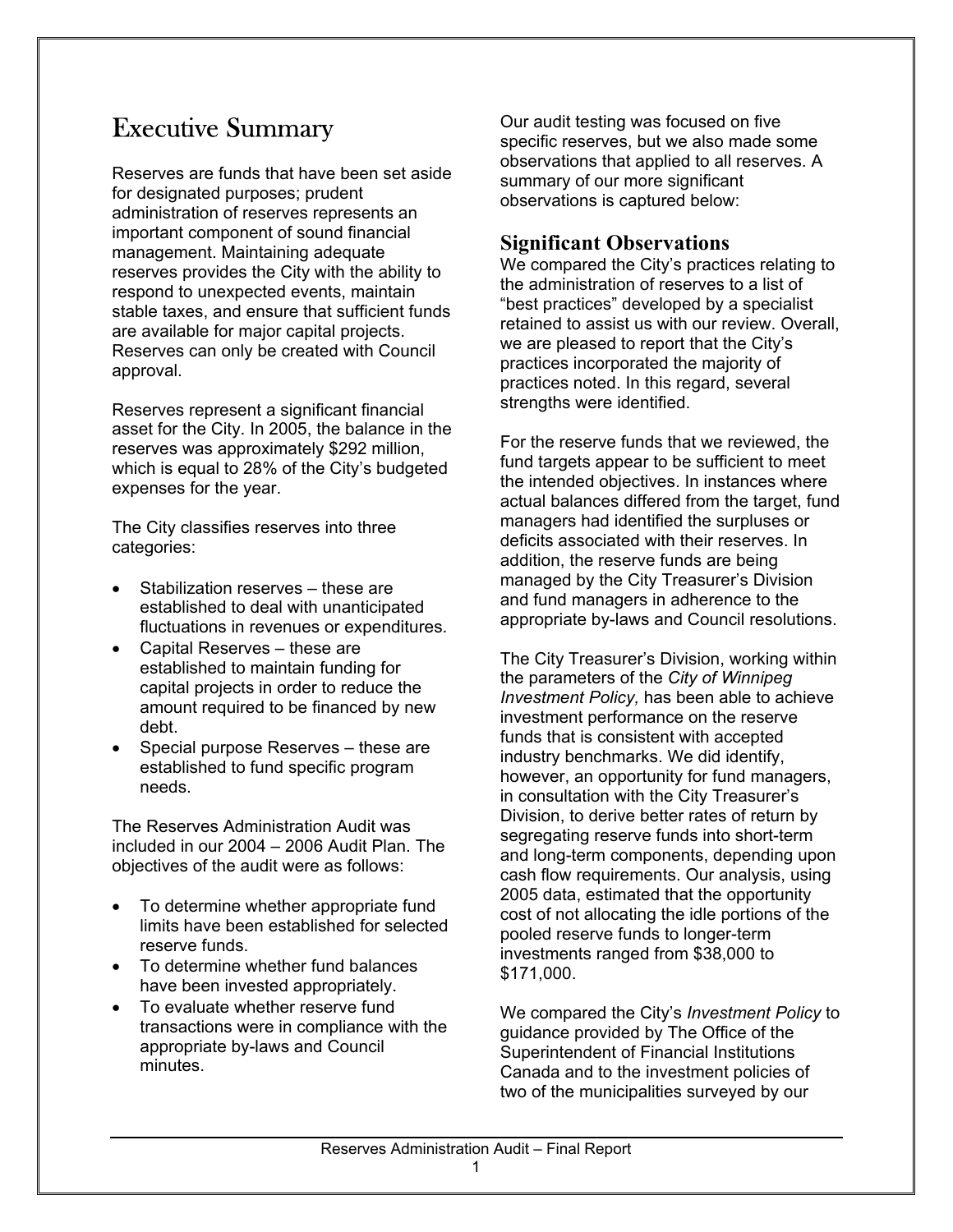specialist. We noted that, in general, the City's policy is consistent with the guidance and similar to the other cities but could be strengthened by incorporating expectations and standards for performance as well as formal reporting requirements.

We also observed that the City's investment strategy is more conservative than the other cities surveyed. While we endorse the City's goal of preservation of principal, we noted that increasing our risk tolerance by reducing some of the restrictions in the City's *Investment Policy* has the potential to result in better rates of return. An increase of 5 or 10 basis points in the rate of return would result in additional annual earnings of \$146,400 to \$292,801, respectively, based on 2005 balances.

Currently, the City has no formal policy on internal charges. In the absence of a policy, Council approved an internal charge to the reserve funds for management fees. Corporate Finance has also earned an interest revenue premium on the shorterterm funds invested, in effect, a second fee. We recommend that the CFO review the basis for internal charges for management of the investment portfolio.

With respect to the specific reserves reviewed, we found that, overall, good financial controls were in place to ensure expenditures from the reserves met the intended objectives. However, we also noted that the process to create or amend a reserve and the process to administer a reserve are not formally documented. To ensure continued compliance with the governing documents and to ensure continuity of knowledge of key staff, we have recommended the creation of an administrative directive to provide direction to fund managers regarding the creation and on-going administration of reserves.

Our specialist observed that the level of detail on reserves disclosed in our annual financial statements was superior to the other cities surveyed. Development of performance targets and benchmarks as well as a requirement to report annually to fund managers and Council on the performance of the funds invested would enhance accountability.

A summary of all nine recommendations made in our report can be found in Appendix 10.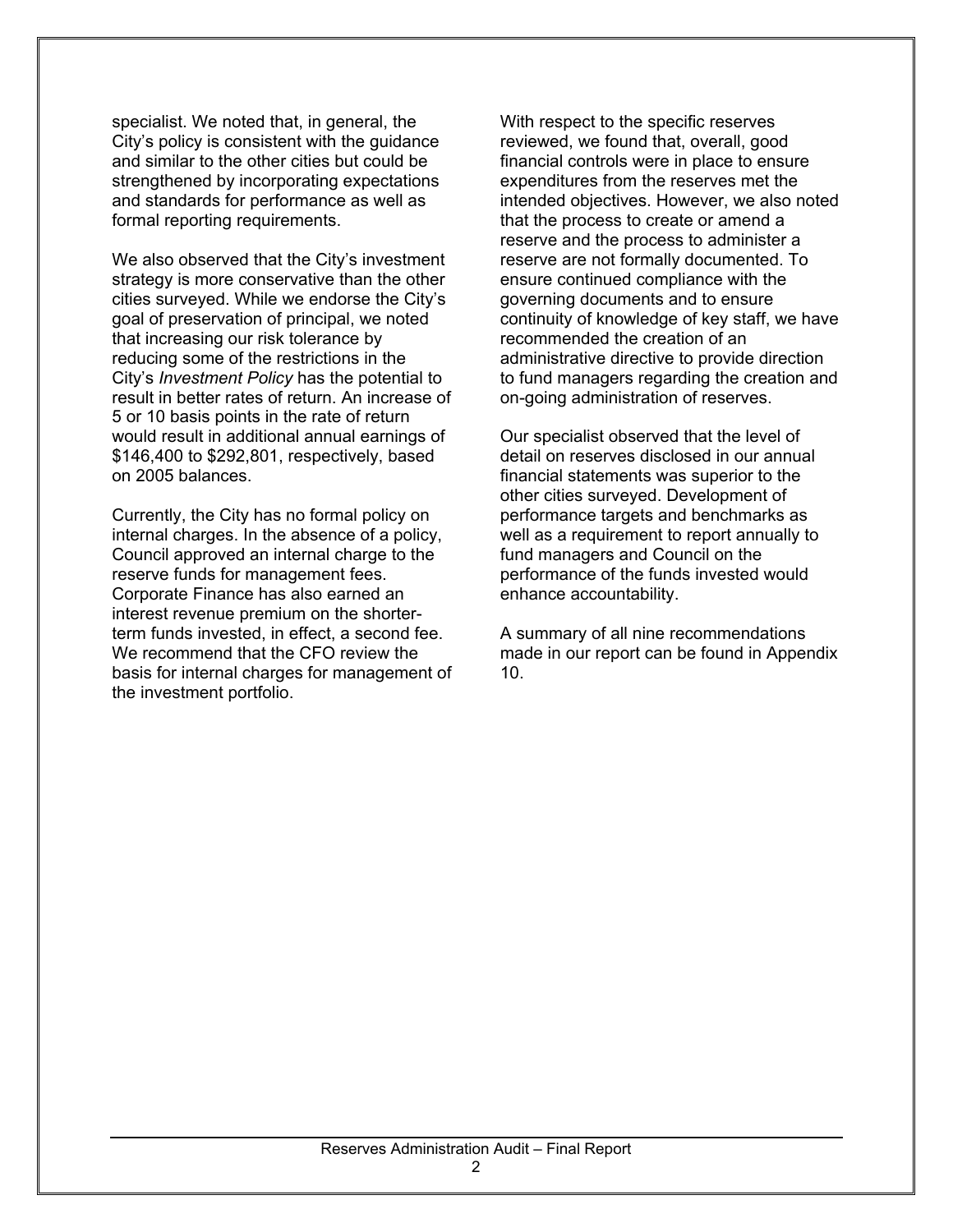### Mandate of the City Auditor

The City Auditor is a statutory officer appointed by City Council under the *City of Winnipeg Charter Act*. The City Auditor reports to Council through the Audit Committee (Executive Policy Committee) and is independent of the City Administration. The City Auditor conducts examinations of the operations of the City and its affiliated bodies to assist Council in its governance role of ensuring Civic Administration's accountability for the quality of stewardship over public funds and for the achievement of value for money in City operations. Once an audit report has been communicated to Council, it becomes a public document.

### Audit Background

Reserves are an important component of sound financial management and are funds that have been set aside for designated purposes. Maintaining adequate reserves provides the City with the ability to respond to unexpected events, maintain stable taxes, and ensure that sufficient funds are available for major capital projects. Reserves can only be created with Council approval.

Reserve Administration was included in the Audit Department's Audit Plan for October 2005 to October 2006, approved by Audit Committee in 2004.

### Audit Objectives

The objectives of the audit were as follows:

- To determine whether appropriate fund limits have been established for selected reserve funds.
- To determine whether fund balances have been invested appropriately.
- To evaluate whether reserve fund transactions were in compliance with the appropriate by-laws and Council minutes.

### Audit Approach

We have conducted the audit in accordance with generally accepted auditing standards. **Appendix 1** provides a flowchart of the audit process.

- We conducted interviews with key managers and staff associated with the creation and administration of the reserves to gain an understanding of the process, the roles and responsibilities of specific positions, and to identify potential issues or areas of focus for the fieldwork phase of the review.
- We reviewed related by-laws, Council minutes, reports, policies, procedures and other relevant background documentation related to the administration of the reserves.
- We retained an investment specialist from Deloitte & Touche LLP to ascertain how selected other cities (Ottawa, Hamilton, Calgary) administer reserves, to identify benchmarks for performance and to suggest best practices for reserve administration. The Terms of Reference are included as **Appendix 2**.
- We selected five reserves for detailed review and drew a sample of transactions to test for compliance with City by-laws, Council minutes and other internal guidance. Our review period was 2003 to 2005, inclusive. (See **Appendix 3** for details regarding the sample.)
- At the conclusion of the audit, we provided a report to management, Senior Administration and Council.

The conclusions in our report are based upon information available at the time. In the event that significant information is brought to our attention after completion of the audit, we reserve the right to amend the conclusions reached.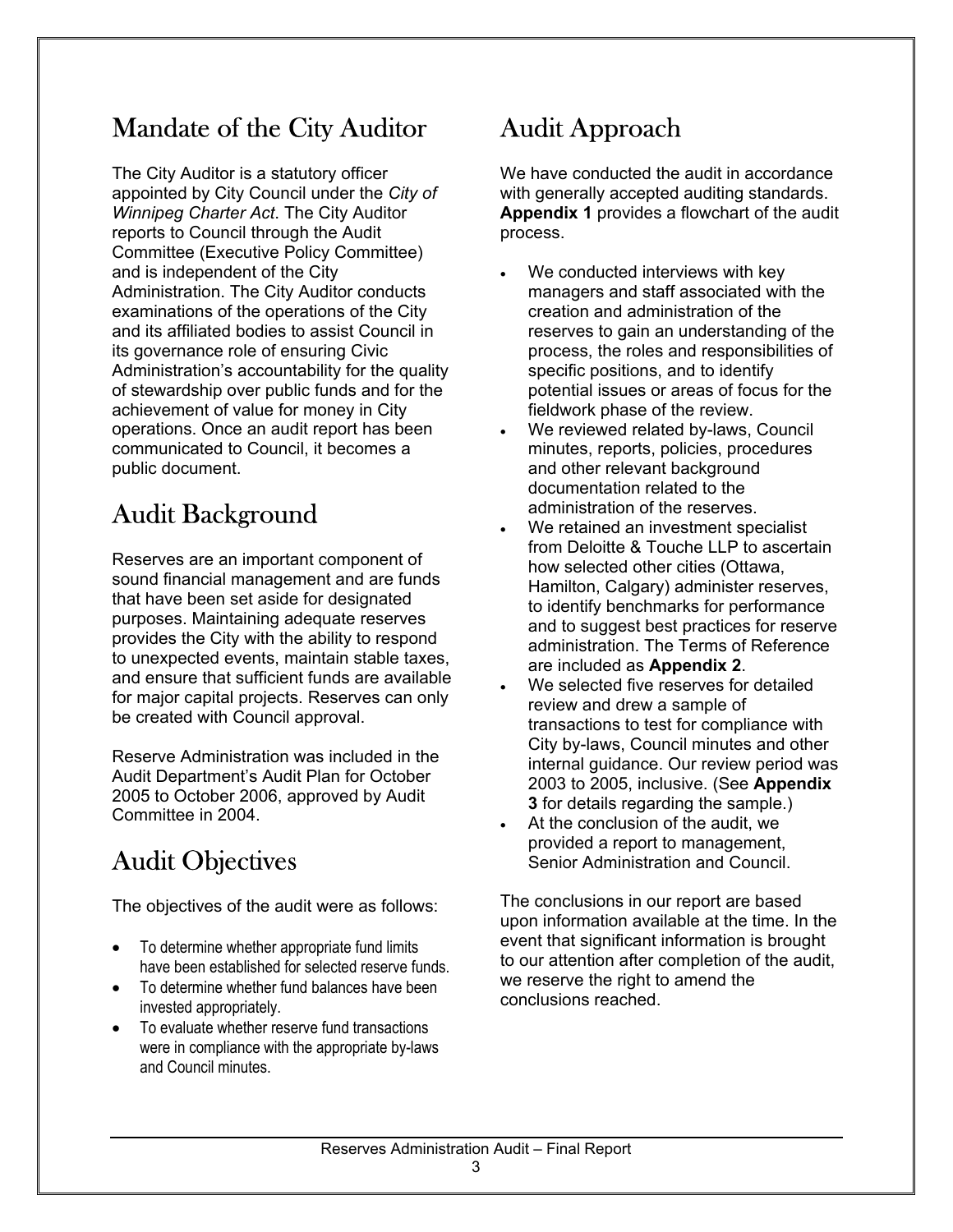### Audit Conclusions

The audit work we performed led us to the following conclusions:

- For the reserve funds that we reviewed, the fund targets appear to be sufficient to meet the intended objectives. In instances where actual balances differed from the target, fund managers had identified the surpluses or deficits associated with their reserves.
- The City Treasurer's Division, working within the parameters of the *City of Winnipeg Investment Policy,* has been able to achieve investment performance on the reserve funds that is consistent with accepted industry benchmarks. At the same time, we identified opportunities to enhance performance through better investment management of certain reserve funds.
- funds in adherence to the appropriate by-laws and Council resolutions. Established practices, while working well, should be formalized.

• The City Treasurer's Division and fund managers are managing the reserve

### Acknowledgement

The Audit Department wants to extend its appreciation to the management and staff from all City departments who participated in the review and, in particular, the managers and staff of the Corporate Finance Department. In addition, we acknowledge the assistance provided by Deloitte & Touche LLP.

|                       | <b>Members of the Audit Team</b> |  |  |  |
|-----------------------|----------------------------------|--|--|--|
| <b>Audit Manager</b>  | Bryan Mansky, MBA, CMA, CIA      |  |  |  |
| <b>Senior Auditor</b> | Jason Egert, CA.CIA              |  |  |  |
|                       |                                  |  |  |  |

J. Hunt \_\_\_\_\_\_\_\_\_\_\_\_\_\_\_\_\_\_\_\_\_\_\_\_\_ *\_\_\_\_\_\_\_\_\_\_\_\_\_\_\_\_\_\_\_\_\_\_\_\_\_\_\_\_*

December 2006

Shannon Hunt, CGA, CFE Date City Auditor

Reserves Administration Audit – Final Report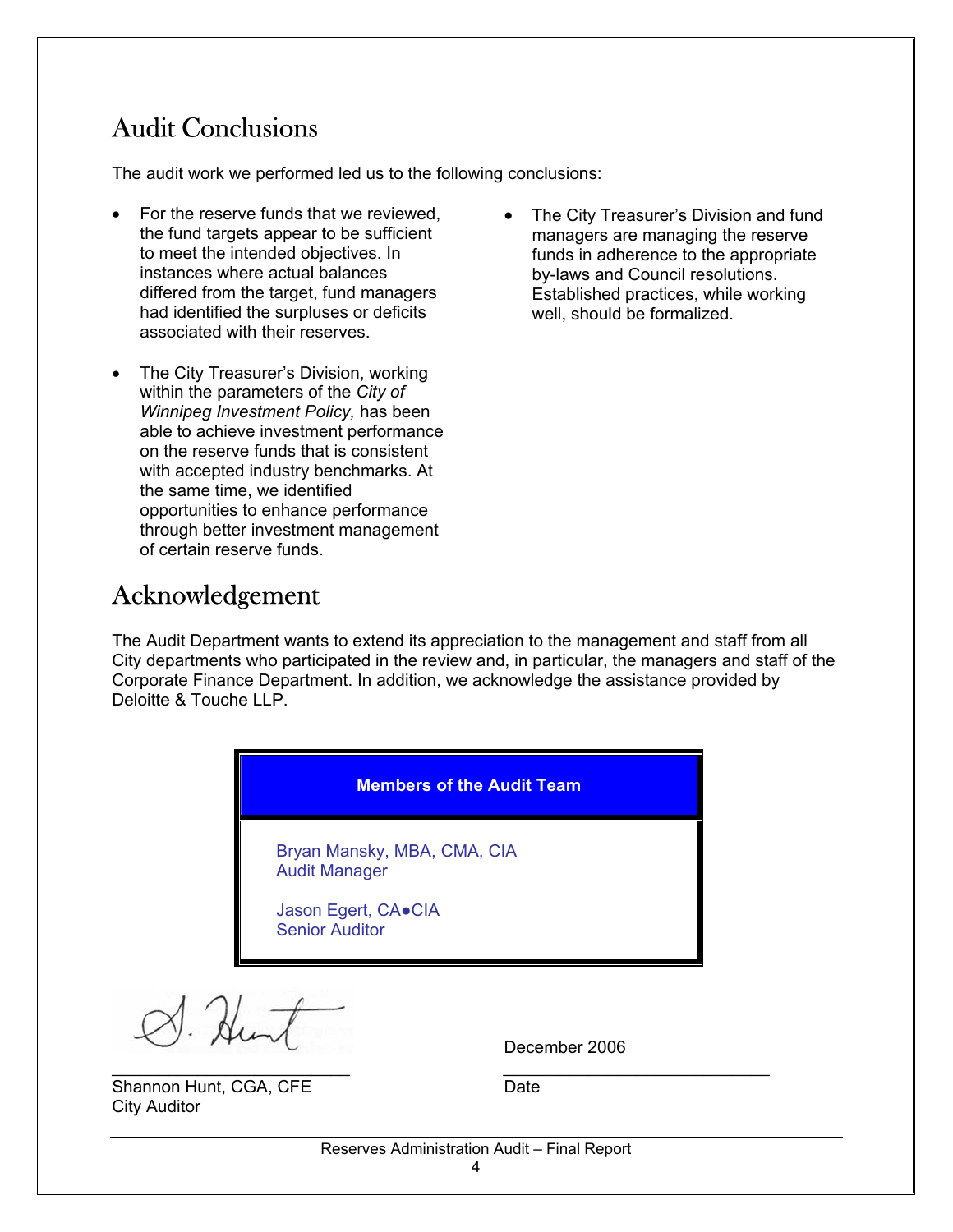### Financial Significance of the Reserves

The City maintains 31 reserves. The following table identifies the total dollar value held in those reserves for the years 2003 to 2005 (in thousands of dollars). The reserve balances have been relatively stable over this period. (See **Appendix 4** for a detailed listing of the reserves.)

|                   | 2003        | 2004        | 2005        |
|-------------------|-------------|-------------|-------------|
| Total Reserves*   | \$295.756   | \$314.228   | \$292.801   |
| Operating Budget* | \$1,031,425 | \$1.025.472 | \$1.044.923 |
| % of Budget       | 28.7%       | 30.6%       | 28.0%       |

\* in thousands of dollars

The City classifies reserves into three categories:

- Stabilization reserves these are established to deal with unanticipated fluctuations in revenues or expenditures.
- Capital reserves these are established to maintain funding for capital projects in order to reduce the amount required to be financed by new debt.
- Special purpose reserves these are established to maintain specific program needs.

| Reserve,         | 2003      | 2004      | 2005      |
|------------------|-----------|-----------|-----------|
| Stabilization*   | \$60,588  | \$62,325  | \$64.004  |
| Capital*         | 152.804   | 179.679   | 159.772   |
| Special Purpose* | 82.364    | 72.224    | 69.025    |
|                  | \$295,756 | \$314,228 | \$292,801 |

\* in thousands of dollars

Reserves represent a significant financial asset to the City of Winnipeg and are a critical component of the City's overall financial management strategy. It is essential that these assets are administered and managed in a manner that ensures that the City's financial management objectives can be met.

### Overview of the Reserves Administration Process

The City of Winnipeg has two key documents that govern the creation and the administration of all reserves:

- the *City of Winnipeg Charter Act*
- the *City of Winnipeg Investment Policy*

Subsection 289(1) of the *City of Winnipeg Charter Act* (the *Charter Act*) allows the City to establish a reserve for any purpose for which the City has authority to make expenditures. Subsection 289(3) provides parameters for the types of securities where the investment funds may be deposited. Finally, Subsection 289(4) restricts the use of reserve funds to the purpose for which they were originally identified. The section identifies exceptions to the above-noted rule which include

- the amount in the fund is greater than required;
- the amount in the fund is no longer required for the established purpose; and
- the purpose of the fund is terminated.

The *City of Winnipeg Investment Policy* (the *Investment Policy)* provides the City with an approved framework for managing its investment program. The *Investment Policy* states "that unless specifically directed or restricted by Council, the Chief Financial Officer (CFO) determines the investment term of specific reserve funds".

Each reserve is governed by a by-law, or Council minute, or combination of the two. The by-laws or Council minutes usually outline the purpose of the reserve, how the reserve is to be funded, what constitutes a qualified expenditure and identifies the fund manager.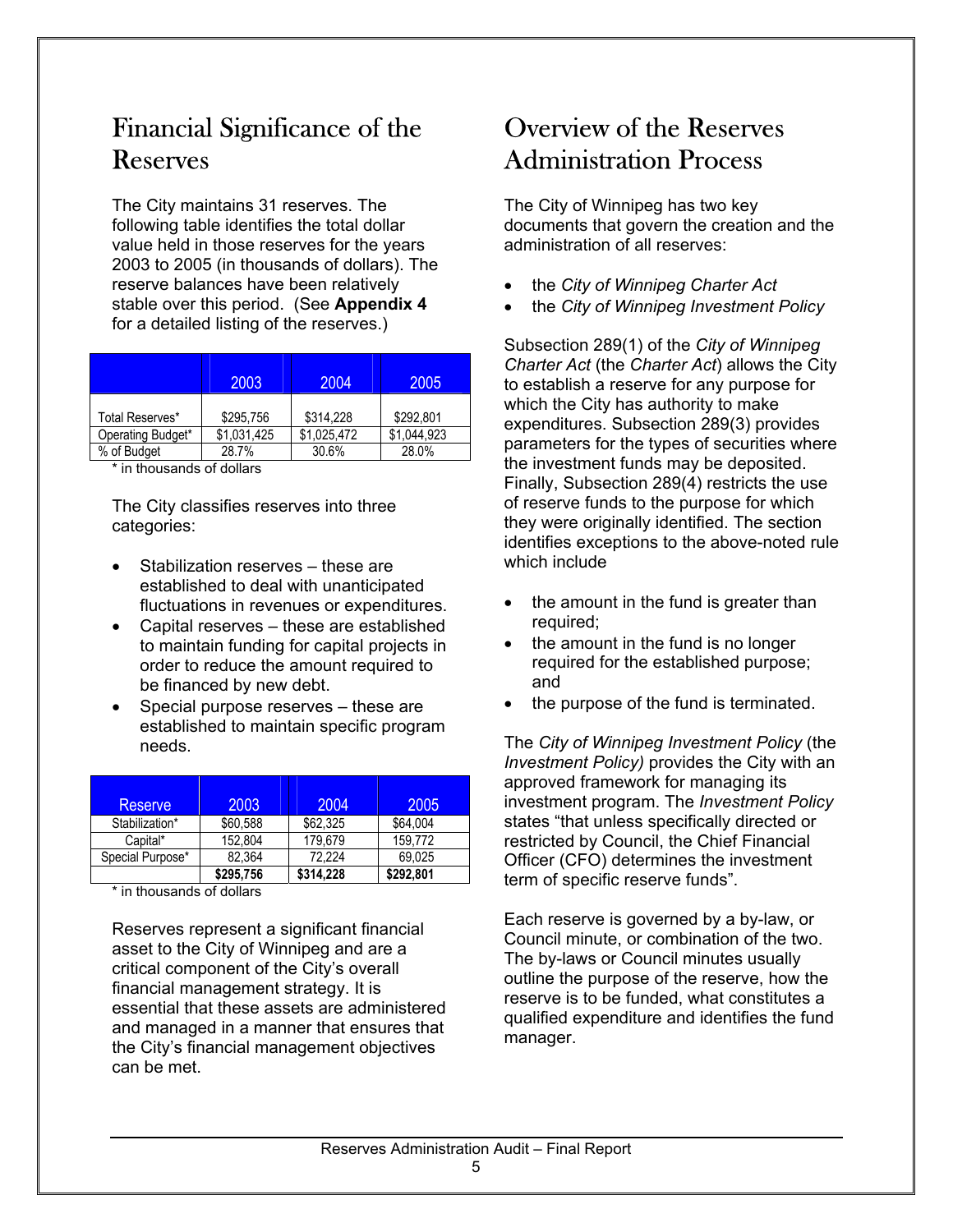Although there are no formal policies in place regarding the creation of a reserve except for the provisions of the *Charter Act,*  the City has established practices for creating a reserve. To create a reserve, a department usually consults with Legal Services and prepares a report, outlining the purpose and identifying the fund manager. This report is submitted to the Chief Administrative Officer (CAO) for approval. The CAO may consult with Legal Services and the CFO prior to endorsing it. The department then submits the report to Council for approval. Reserves are typically created once a year in conjunction with approval of the budget.

Amendments to reserves essentially follow the same process but can occur throughout the year. Legal Services is usually involved to ensure compliance with the *Charter Act.* 

Fund managers are typically the heads of the departments responsible for the reserve. The fund managers establish informal funding and expenditure guidelines if not established in the applicable by-laws or Council minutes. The administration of the reserve is usually delegated to a financial professional who ensures proper financial controls are in place to ensure that the appropriate funding is received and that only expenditures consistent with the fund's purpose are made.

The City Treasurer's Division manages the investment of reserve funds. Funds earn a monthly or quarterly investment income depending upon the nature of the reserve and are charged a management fee for this service. The City Treasurer's Division and the fund managers meet at least annually to discuss the investments and cash needs of each reserve.

### Key Risks and Impacts Associated with the Administration of Reserves

Risk is defined as any circumstance or event that has an impact on the achievement of business objectives. Accordingly, risk can be either a threat or an opportunity. The failure to seize an opportunity can negatively impact the achievement of business objectives. We assessed the key potential risks associated with the administration of the reserves and the resulting impacts to the City. The key sources of risk associated with the administration of reserves are

- reserve funds are inadequate to meet objectives;
- contributions to reserves funds do not comply with by-laws and Council minutes;
- reserve funds are inappropriately invested and not adequately safeguarded;
- expenditures are not in compliance with Council minutes/by-laws;
- excess funds sit idle in reserves; and
- oversight by the fund manager is inadequate.

The most significant negative impacts that the City may realize when administrating the reserves are

- insufficient funds in a reserve hinders the ability to serve the intended purpose, negatively impacting the delivery of City services;
- less than optimal investment returns result in the use of operating funds to maintain sufficient levels in the reserves;
- expenditures are made out of a reserve that are not consistent with the reserve's purpose:
- excess money exists in reserves but is not used to address operating budget challenges; and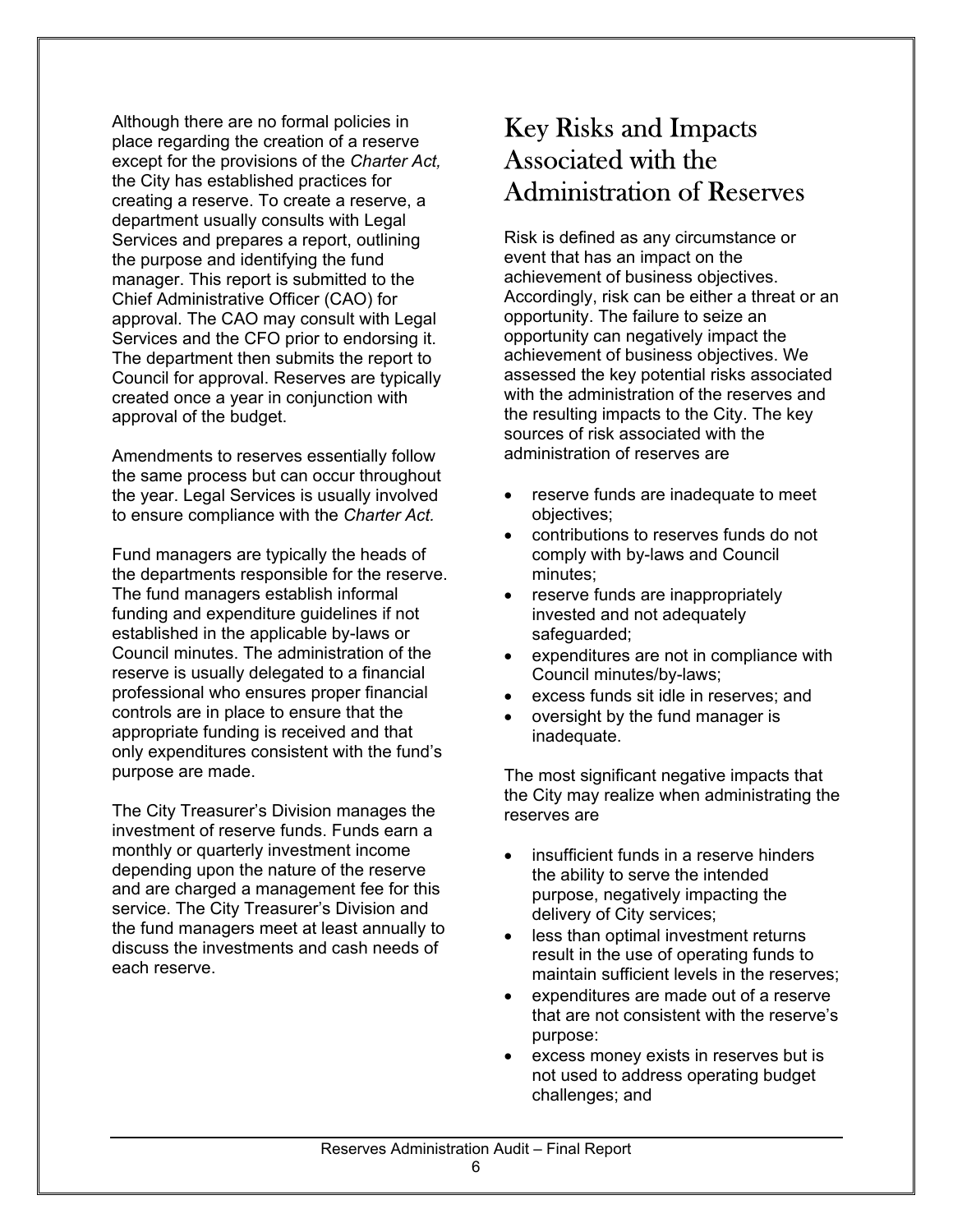• insufficient reporting of information to fund managers results in their inability to adequately perform their oversight responsibility.

### Observations and Recommendations

The City of Winnipeg's administration of reserves is open to scrutiny from a variety of sources. Councillors, citizens and other stakeholders may question the necessity of the reserve or the adequacy of the reserve funding level. This is particularly true in the current environment of budgetary restraint where the Administration and Council are looking for additional sources of funds to meet increasingly tight budgets.

While our audit testing was focused on five specific reserves, we also have some observations that apply to all reserves. These general observations are discussed in the next two sections. Our observations relating to the specific reserves reviewed in depth follow in the final section of the report.

#### Areas of Strength

We compared the City's practices relating to the administration of reserves to a list of "best practices" developed by our specialist **(Appendix 5)**. Overall, we are pleased to report that the City's practices incorporated the majority of practices noted. Strengths observed included the following:

- The City's overall inventory of reserves appears consistent with the long range financial plan.
- The Administration's practices for the creation of a reserve are consistent with the provisions of the *City of Winnipeg Charter Act*.
- At least annually, the purpose and funding level of each reserve fund is reviewed at a high level.
- Reserve fund targets appear to be sufficient to meet the intended objectives of the reserves we reviewed.
- Individual reserve funds are pooled to maximize investment returns.
- The reserve funds are being managed by the City Treasurer's Division in adherence to the investment parameters of the *City of Winnipeg Charter Act* and the *City of Winnipeg Investment Policy.*
- Fund managers assign responsibility for the administration of a reserve to a finance professional who has developed financial controls to ensure that the reserve funds are adequately administered.
- The investment performance of the reserve funds is consistent with the accepted industry benchmarks for the type of allowable investment securities.
- Reporting in the detailed annual financial statements and five-year cash flow forecasts is sufficient to provide an overview of the use and source of funds for each reserve.

In the next section, we provide our general observations including areas where we identified the need for improvement or opportunities to potentially enhance our investment performance.

#### General Observations

#### *The overall level of reserves appears to be adequate.*

Reserves form a critical component of the City's overall financial management strategy. Reserves are one indicator, of many, in the credit rating assigned by agencies such as Standard and Poor's (S&P), Moody's and Dominion Bond Rating Service. The credit rating affects the interest rate the City can pay when it issues new bonds. A higher credit rating may result in lower costs of borrowing, leaving more funds available for the delivery of City services.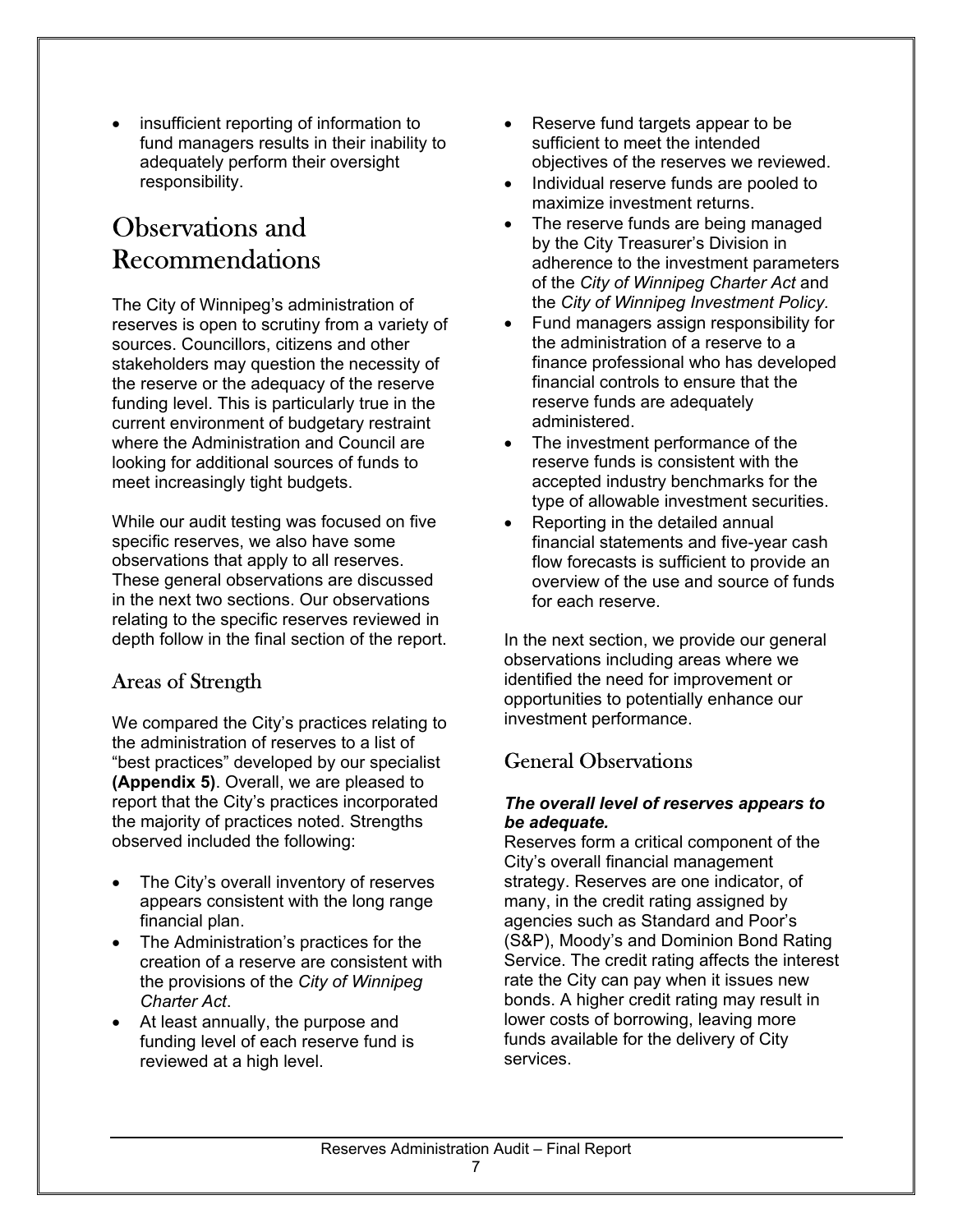Our specialist compared the City's bond rating, reserve levels and annual expenditures to three other cities. The table below highlights the current bond rating by Standard and Poor's and an analysis of the financial results for the year 2005.

|                         | Winnipeg  | Calgary     | <b>Hamilton</b> | Ottawa      |
|-------------------------|-----------|-------------|-----------------|-------------|
| S&P Long<br>term rating | AA        | AA+         | AA              | AA+         |
| Trend                   | Stable    | Stable      | Positive        | Stabile     |
| Total<br>Reserves       | \$292.801 | \$497,571   | \$365.071       | \$451.438   |
| Total<br>Expenses       | \$958,833 | \$2,729,985 | \$1.301.921     | \$2.317.524 |
| $%$ of<br>Expenses      | 30.5%     | 18.2%       | 28.0%           | 19.5%       |

The City's current long-term rating is AA, which is considerably higher that it was 10 years ago. The increased rating has likely translated to lower costs of borrowing, contributing to the City's ability to reduce its total debt load. Any significant negative change to the bond rating could have ripple effects on the City's debt reduction strategies and overall financial plan.

The total value of reserves is the lowest of the three surveyed cities, but this is placed into perspective when the total operating costs are also taken into account. The City of Winnipeg's reserves comprise a higher percentage of total expenses. This means that the City is better prepared to handle major fluctuations in revenue sources, such as property taxes or transfer payments from other levels of government, and in expenditures.

The City's credit rating should remain stable in the absence of any major shift in the City's revenue sources, total debt load, fundamental change in the fiscal management strategy, and elimination of certain key reserves or material reduction of reserve levels in general.

Proper due diligence should continue to be performed regarding the reserves. Annually,

fund managers perform a high-level review of each reserve fund to ensure that the purpose is still applicable and the intended level is adequate. Any adjustment to a reserve should be made because a comprehensive analysis suggests the funded level is too high or that the risk associated with the reserve has declined.

#### *Performance expectations and reporting requirements in the City of Winnipeg's Investment Policy should be strengthened.*

The stated purpose of the City's *Investment Policy* is to provide the City with an approved framework for managing its investment program. This policy provides direction and an accountability structure for the Corporate Finance Department in the execution and management of investment transactions. The policy forms the foundation for a sound investment program, which, in turn, is a critical component of the City's overall financial management strategy.

Due, in part, to innovations in securities instruments and a vastly more complex investment environment, The Office of the Superintendent of Financial Institutions Canada issued a guideline on securities portfolio management in 1998. The guideline outlined the significant components of both a sound investment management program and sound investment policy. (An excerpt of the guideline is provided in **Appendix 6.**) As a part of the jurisdictional review, our specialist also obtained summaries of the investment policies for the City of Hamilton and the City of Calgary. We compared the City of Winnipeg *Investment Policy* with certain criteria contained in the federal guideline as well as the policy summaries from the other cities. (See **Appendix 7.)**

In general, our policy contained most of the key components recommended by the guideline as well as contained in the policies of the other cities.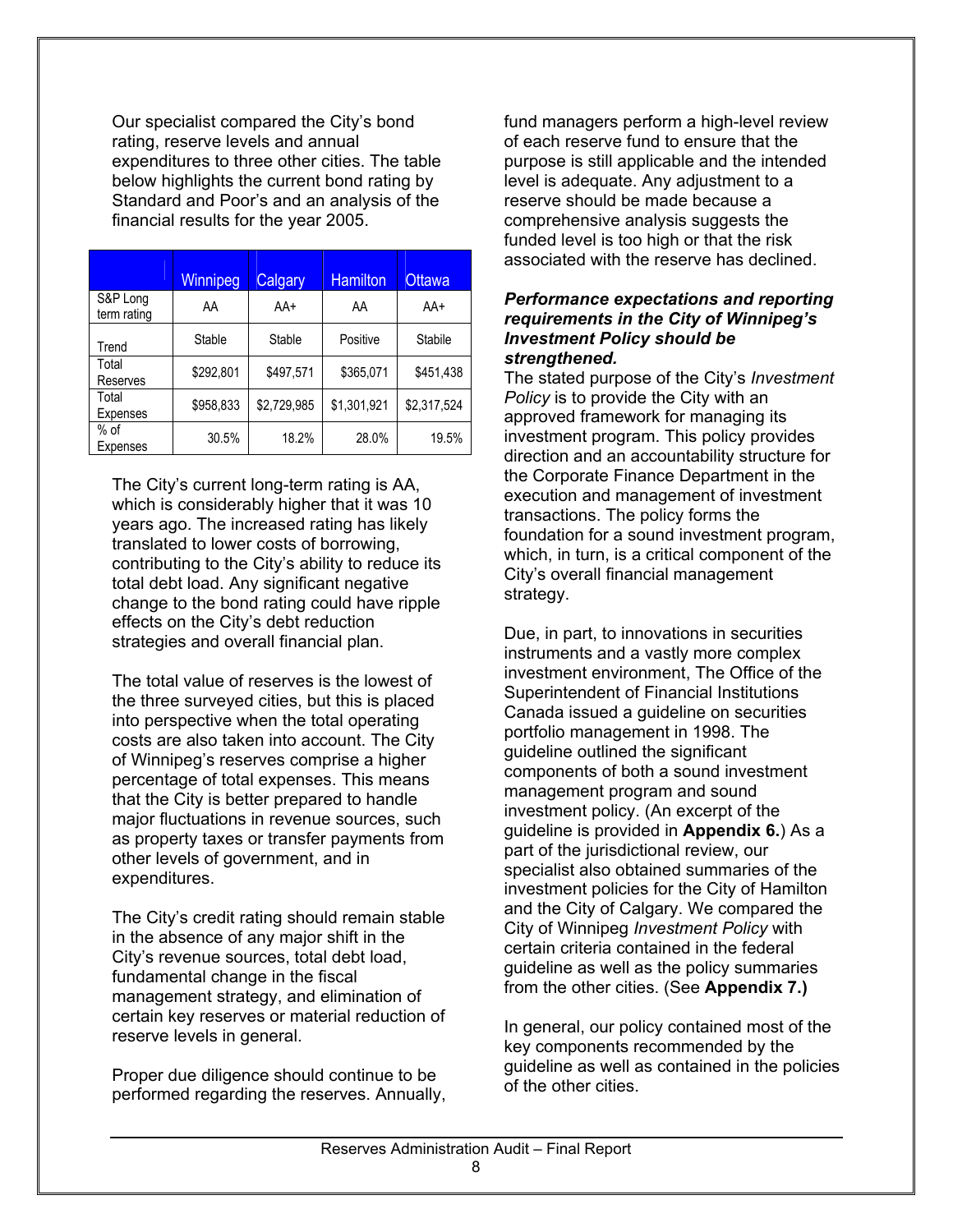Unlike the City of Winnipeg, however, the investment policies for Hamilton and Calgary described performance expectations, benchmarks and reporting protocols. For example, the City of Hamilton's Investment Policy describes portfolio return expectations, performance objectives, and performance measurement benchmarks and requires a detailed annual report to Council on the performance of the City's investment portfolio. The City of Calgary's policy outlines performance benchmarks, standards and reporting requirements. The policies for both cities also require a formal report on a quarterly basis indicating that the management of the funds was in compliance with the investment policy.

The City of Winnipeg policy does not contain performance expectations or reporting requirements. The policy only makes reference to a credit exposure report to be provided to the City Treasurer. There is no requirement to report to Senior Administration or Council; however, in practice, an informal meeting with the CFO is conducted monthly. The City of Winnipeg policy does not require a compliance report to Council.

Clearly establishing expectations for performance as well as a formal reporting protocol would enhance the accountability for the management of the City's investment portfolio. It would also provide the basis for on-going discussions about the effectiveness of the City's investment strategy with fund managers, Senior Management, and Council.

#### *Recommendation 1*

*We recommend that the Chief Financial Officer conduct a review of the City's Investment Policy with respect to establishing performance objectives, benchmarks and reporting requirements. The results of the review should be communicated to Council with an appropriate recommendation for revisions.* 

#### *Management Response*

*As part of the annual review of the City's Investment Policy, the Chief Financial Officer will research and consider performance objectives, benchmarks and reporting requirements, and will recommend appropriate changes be brought to Council for approval.* 

#### *Changes to the City's investment strategy may provide an opportunity to increase rates of return.*

The *City of Winnipeg Charter Act* provides guidance on the investment securities that the City may purchase, acquire or hold. (See **Appendix 8** for relevant excerpts from the *Charter Act.*) The *Charter Act* allows the City to invest in many different types of securities, including those issued by

- government bodies,
- financial institutions,
- municipalities,
- school boards/districts,
- hospitals or health districts funded by the government, and
- corporations belonging to a class authorized by the Minister of Finance.

The *City of Winnipeg Investment Policy* places restrictions on the type of investments that the City Treasurer's Division is permitted to purchase. (See **Appendix 9** for relevant excerpts from the *Investment Policy.*) Securities allowable under the *Investment Policy* include

- government bodies,
- municipalities,
- major Canadian banks, and
- Schedule II banks.

Besides restricting investments that would be allowed under the *Charter Act,* the *Investment Policy* imposes limits on the percentage of a specific type of security that the City may hold. To provide a basis for comparison, we requested our specialist to perform a review of the investment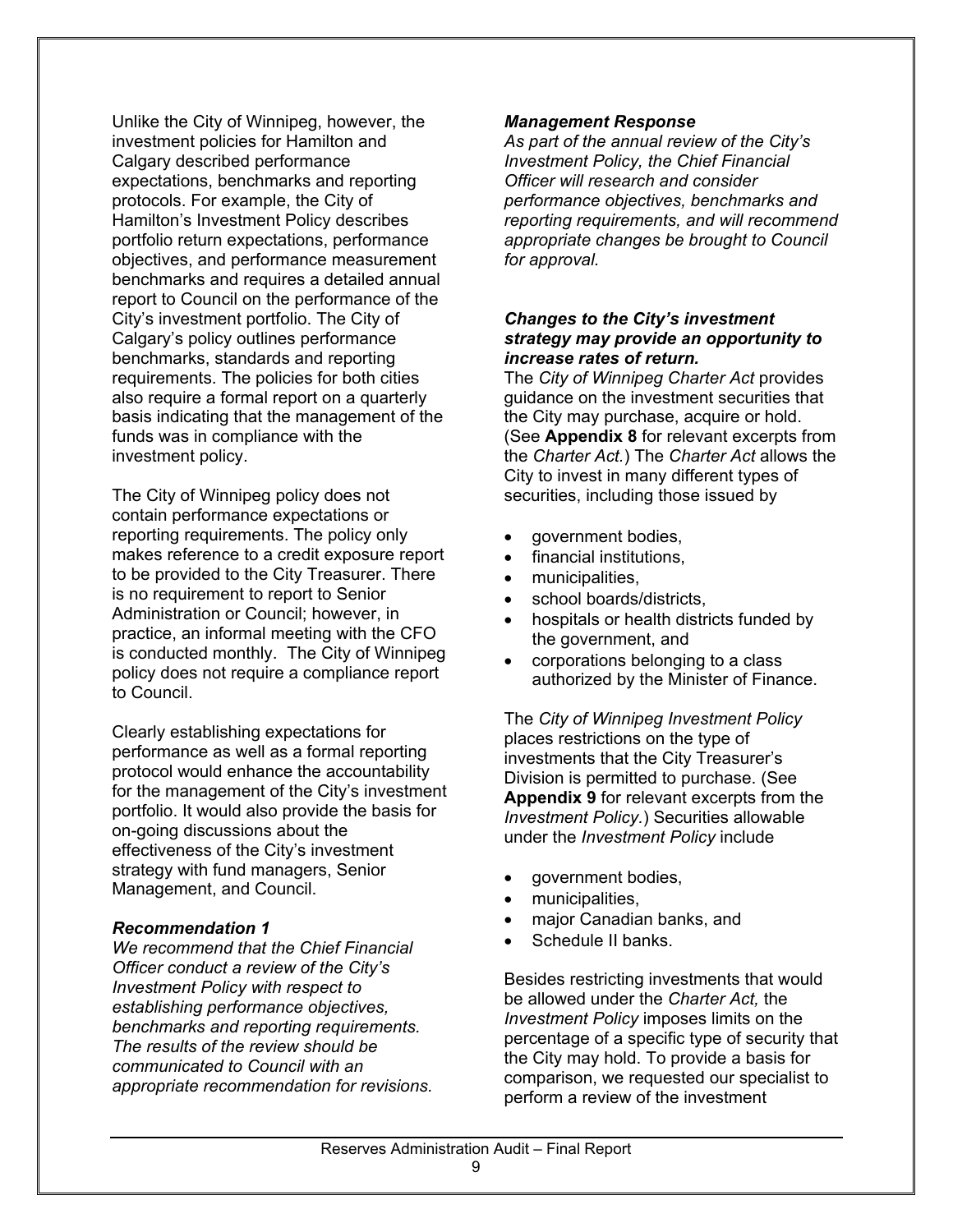strategies of Calgary, Ottawa and Hamilton. The review revealed that the City's risk tolerance is lower than the other municipalities. Some examples of the differences include the following:

- The other cities are not as restricted in the types of investments that can be held. Unlike Winnipeg, Ottawa and Hamilton can hold corporate securities. Calgary can invest in mortgage backed securities and real estate.
- The credit rating for long-term investments must be "AA" and includes a maximum limit depending upon the term. Other jurisdictions allow for "A" and do not have the same restrictive maximum limit.
- A minimum of 50% of long-term investments must be Government of Canada and Guarantees and a maximum of 25% in other Municipalities. Other jurisdictions are not as restrictive.

We do note that while the investment policies of other jurisdictions do allow expanded investment opportunities, it was beyond the scope of this audit to review their actual investment practices.

A fundamental consideration of the *City of Winnipeg Investment Policy* is preservation of principal: *"Safety of principal is the overriding consideration in investment decisions."* Staff in the City Treasurer's Division have achieved that objective while, at the same time, generating returns that have often exceeded industry benchmarks. Nevertheless, we believe that there is an opportunity cost to maintaining the current investment strategy.

We believe that it would be worthwhile to review the City's investment strategy to determine whether prudent changes to the restrictions placed on investments would allow for increased rates of return while safeguarding fund assets. This review should include a comparison to the strategies of other cities and the relative results achieved. To assist in the review, we

have provided the report on the information and analysis compiled by our specialist to the Corporate Finance Department.

In terms of the potential impacts of a change in investment strategy, the graph below illustrates the effect of a 5 or 10 basis point change in the investment earnings of the reserve funds. (One basis point equals one hundredth of one percent.)



The total balance of the reserve funds in 2005 was \$292,801,000. A change of 5 or 10 basis points could result in additional annual earnings of \$146,400 or \$292,801.

A less conservative investment approach creates greater investment flexibility; it also creates greater risk. The upside is that it could potentially lead to improved average rates of return; the downside is that the average rate of return could be reduced.

#### *Recommendation 2*

*We recommend that the Chief Financial Officer conduct a review of the City's investment strategy. The results of the review should be communicated to Council with a recommendation, if appropriate, to revise the current Investment Policy.* 

#### *Management Response*

*As part of the annual review of the City's Investment Policy, the Chief Financial Officer will review the City's investment strategy to determine if opportunities exist to expand the current strategy while maintaining an acceptable level of risk and*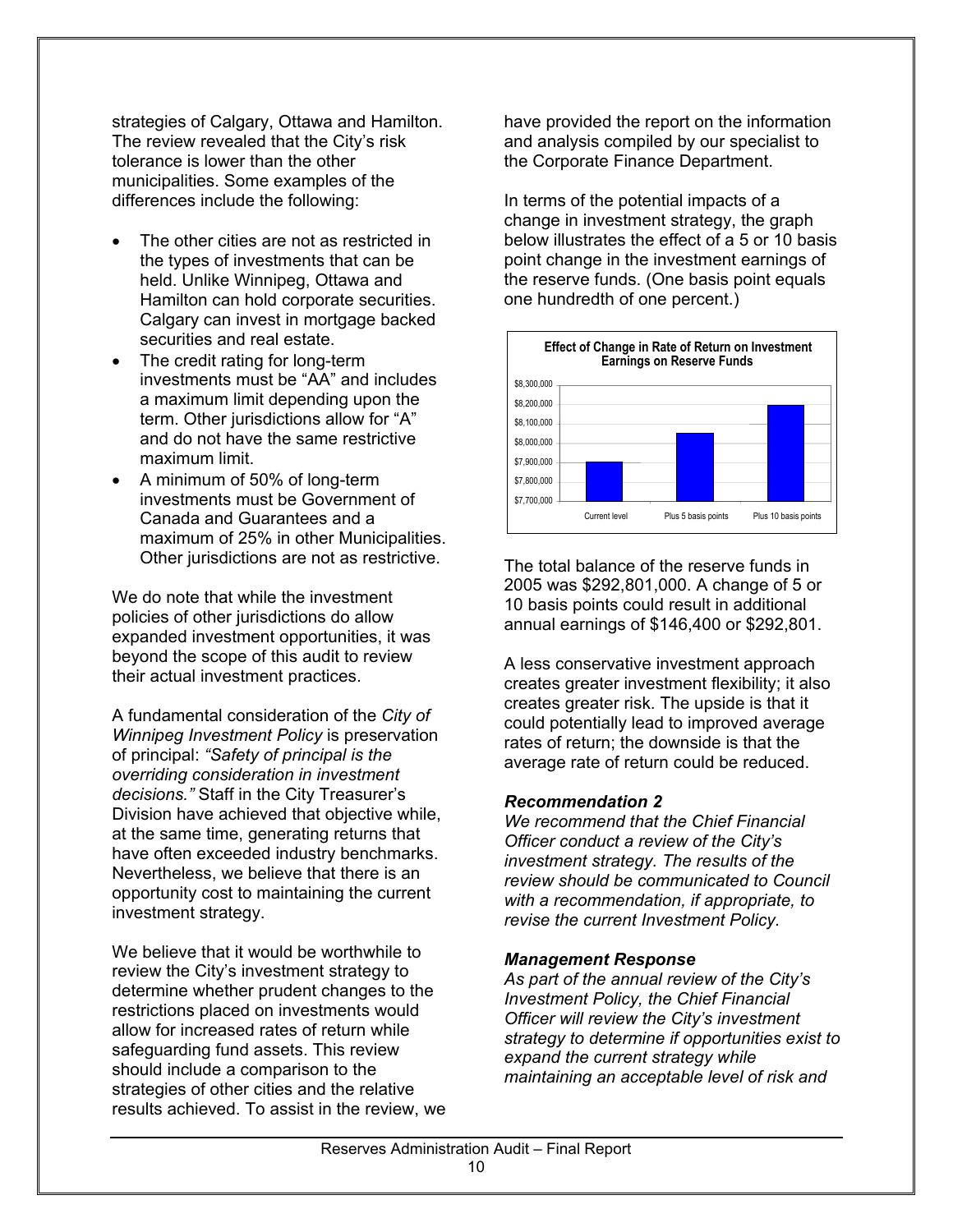*liquidity, and will recommend appropriate changes be brought to Council for approval.* 

#### *Allocating portions of the pooled reserves between short-term and longerterm requirements could improve the rate of return.*

The City currently has 31 separate reserves totalling more than \$292 million, classified into three categories: Stabilization, Capital and Special Purpose. The reserves are managed in two ways: segregated basis or a pooled basis.

Segregated funds are reserve funds with assets that are managed separately from other funds. The return received is the actual return earned. These segregated funds are typically invested in longer-term investment instruments, thus earning higher returns. In 2005, \$100,911,000 was managed on a segregated basis.

As the graph below indicates, the rate of return earned for the segregated reserve funds by the City Treasurer's Division exceeded all indices, with the exception of the Long Term Index in 2004.



A pooled basis is used to combine several funds, usually invested in shorter-term instruments. The City Treasurer's Division combines these funds with operating funds in conjunction with the City's cash management practices. All excess cash is

invested in a variety of money market vehicles. The weighted average investment term of these instruments varied between 38 to 43 days over the period of review. The average for 2005 was approximately 43 days. The pooled funds are paid a return equal to the average monthly overnight rate (defined as the interest rate at which major financial institutions borrow and lend oneday funds among themselves) applied to their average monthly balance. This has provided a better rate of return than if each reserve fund was invested independently.

In 2005, \$191,890,000 was managed on a pooled basis. Not all of these reserve funds are required in the short term; some of the funds may not be required for months or years. Despite some longer-term requirements, all of the funds are being invested on the premise that the fund manager will need to access 100% of the available funds at any given point in time. This strategy limits the ability of the City Treasurer's Division to maximize the return on these reserve funds.

For the City Treasurer's Division to be able to take advantage of better rates of return typically available on longer-term securities, the requirements of the reserves must be analyzed and portions allocated between longer-term and short-term needs. If the fund managers were able to allocate this money into different portfolios, the City Treasurer's Division would be able to invest some of these funds over the longer-term and earn greater returns.

Every year the pooled reserve funds receive funding, based on reserve specific predefined formulae, and have expenditures charged against the balance. The largest outflow of expenditures, during the 2003 to 2005 review period, was in 2005 and accounted for 33% of the entire pooled reserve funds balance. (This does not take into account any contributions to the reserves.)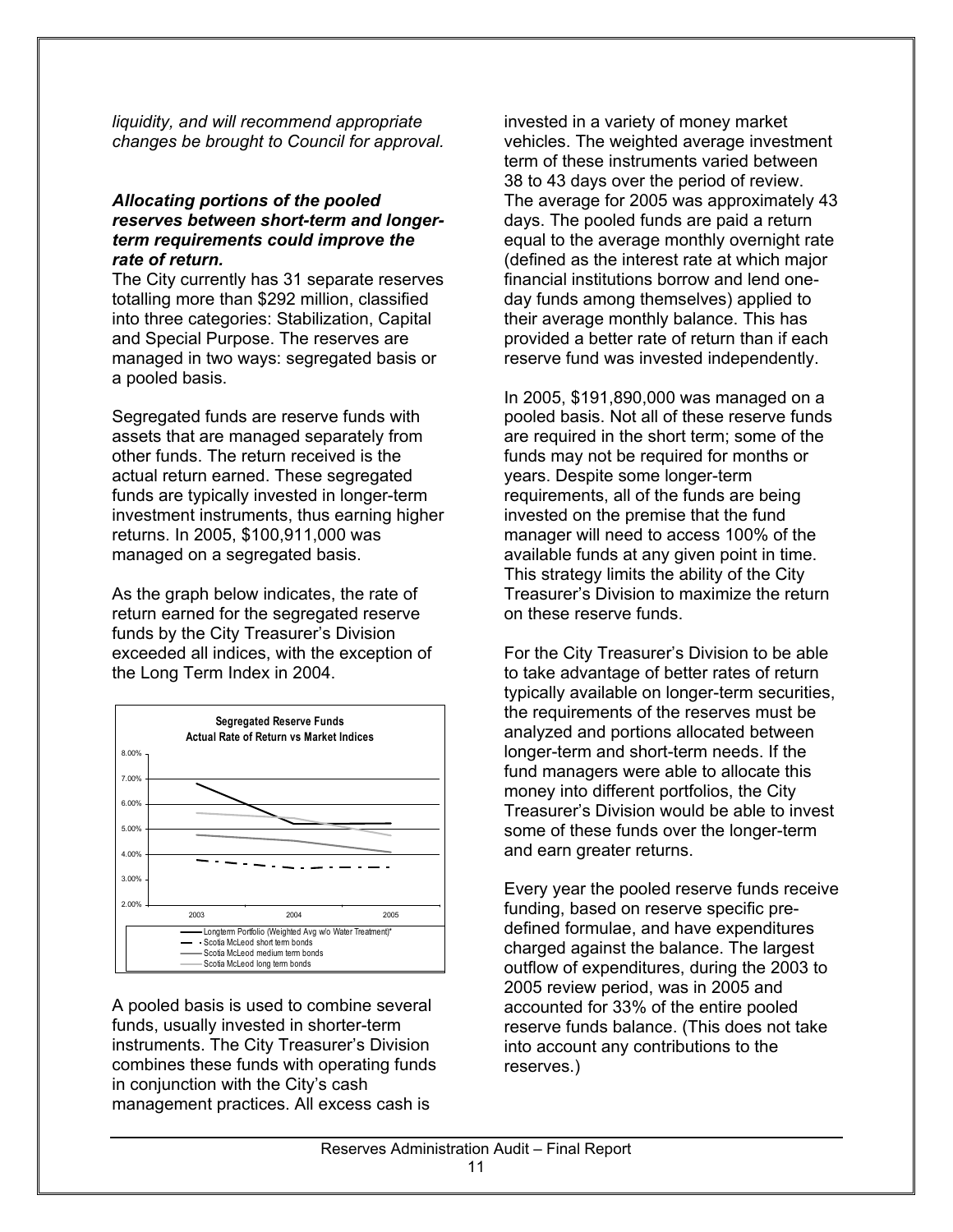The largest net outflow (contributions less expenditures) for the reserve portfolio was only approximately 7% in 2005. This means that approximately 93% of the pooled reserve funds balance may have been available for longer-term investment. By investing a larger portion of funds and/or increasing the investment term, there would be incremental increases in the rate of return.

As an example, the table below illustrates a conservative analysis of the potential incremental return of investing half of the funds of the pooled reserve balance with a longer-term outlook (\$191,890,000/2 – rounded down to \$95 million). The potential difference in the average rates of return is from 4 to 18 basis points, without introducing any incremental credit risk.

|             | 2005 Rates of Return |                |                |  |  |
|-------------|----------------------|----------------|----------------|--|--|
|             |                      |                |                |  |  |
|             |                      | <b>Blended</b> | <b>Blended</b> |  |  |
|             | Actual               | 6 month        | 1 year         |  |  |
|             |                      | T-bill         | T-bill         |  |  |
| Rate*       | 2.69%                | 2.73%          | 2.87%          |  |  |
| Interest    |                      |                |                |  |  |
| Earned      | \$2,555,500          | \$2,593,500    | \$2,762,500    |  |  |
| Potential   |                      |                |                |  |  |
| Incremental |                      |                |                |  |  |
| Returns     | \$0                  | \$38,000       | \$171,000      |  |  |
| % Increase  | 0%                   | 1.5%           | 6.7%           |  |  |

\* Source: Bank of Canada Average Monthly T-Bill Rates

Presently, the securities market is in an inverted yield curve position. This means that short-term investments may earn a greater return than a long-term investment. This is likely a temporary situation and, when the market returns to a normal yield curve, the City would be in a position to take advantage of higher yielding, longer-term securities.

#### *Recommendation 3*

*We recommend that as part of the City Treasurer's annual review of each reserve with the fund manager, an emphasis be placed on segregating the reserve's cash requirements into short-term, medium-term and long-term components. The recommended investment strategy should attempt to maximize the rates of return in* 

*the given market conditions through an appropriate mix of short and longer-term investments.* 

#### *Management Response*

*The City Treasurer's annual review of each reserve with the fund manager will include a discussion with respect to segregating the reserve's cash requirements into short-term, medium-term and long-term components. An appropriate investment strategy which considers both risk and return elements will be employed for each segmented portfolio.*

#### *An administrative directive should be created to formalize current practices.*

Subsection 289(1) of the *City of Winnipeg Charter Act* provides general guidance for the creation of a reserve, requiring a Council resolution. The Administration has established a process whereby a department will submit a report outlining the intended purpose of a reserve and identifying the fund manager. The report will be forwarded to the CAO, who may consult with Legal Services and Corporate Finance, if needed. The report will then go forward to Council, often as part of the budget process.

Once a reserve fund has been created, fund managers and their delegates have developed practices to ensure that the reserve funds are adequately administered. This encompasses ensuring that adequate documentation is maintained for funding the reserve, making expenditures from the reserve, and providing a year-end reconciliation of the reserve balance.

During our audit, we noted some instances where the documentation pertaining to some reserves was contained in a combination of several documents spanning numerous years that were not always easy to locate. In other instances, we were unable to obtain documentation to support the revised objective for a reserve or the rules (funding formula/expenditure guidelines) pertaining to a reserve. This lack of formal documentation creates uncertainty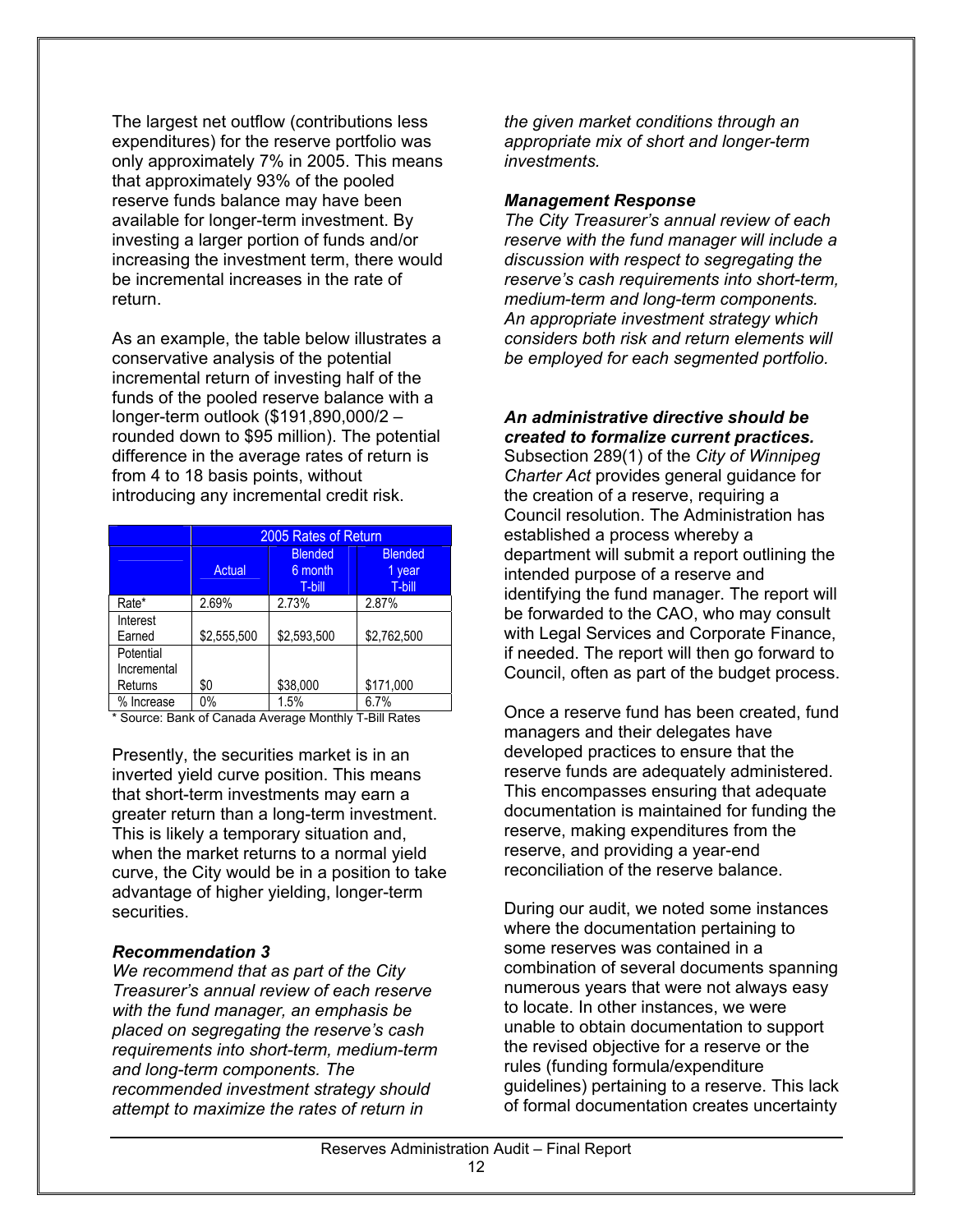and could result in reserve funds being used inappropriately. Formally documenting the administrative practices, including defining roles and responsibilities, would mitigate this risk.

#### *Recommendation 4*

*We recommend the Chief Financial Officer create an administrative directive, for approval by the CAO, to communicate the process and documentation standards required for the creation, amendment and ongoing administration of a reserve.* 

#### *Management Response*

*The Chief Financial Officer will undertake to draft an administrative directive for approval by the Chief Administrative Officer, to deal with the creation, amendment and administration of the City's reserves.* 

#### *The basis for Corporate Finance charges for the management of the investment portfolio should be reviewed.*

In June 2005, the *Final Report of the Mayor's Red Tape Commission* recommended the creation of a policy on interdepartmental charges. In part, Recommendation 23 stated, "Adopt policies to ensure that internal financial charges are fairly priced..." It is our understanding that the Administration plans to address this recommendation in a report to Council at a future date.

In a report accompanying the 2004 Operating Budget submission, the Chief Financial Officer recommended that a management fee be charged to the reserves for the management of those assets. The Corporate Finance Department's operating budget was reduced by an amount roughly equivalent to the anticipated management fee recovery. The rate recommended was 20 basis points for short-term reserves and 10 basis points for longer-term reserve funds. Part of the rationale for the recommended rate was an informal estimate Corporate Finance

received from an external company to provide this service for 25 basis points.

According to the 2005 financial statements, the management fees charged for all reserve funds totalled \$522,000. Through discussions with the City Treasurer's Division staff, we estimated that the actual cost incurred for the management of the reserve funds (including salaries, benefits, and overhead) was approximately \$250,000 annually.

The City Treasurer's Division also derives revenue from the spread between what the pooled reserve funds actually earn and what is paid to the reserves. The following graph illustrates the difference between the overnight rate paid to the pooled reserve funds and the actual return earned. The spread averages 5 to 10 basis points and, based on 2005 figures, amounts to between \$95,945 and \$191,890 annually. In effect, this represents a second fee charged to the reserve funds.



The table below illustrates the difference between the estimated costs incurred to manage the investments and the total amount retained from investment earnings made on the reserve funds in 2004 and 2005. What this means is that a portion of the income earned on reserve funds is being used for a tax-supported internal service rather than to increase funds available for the purposes specified for the reserves.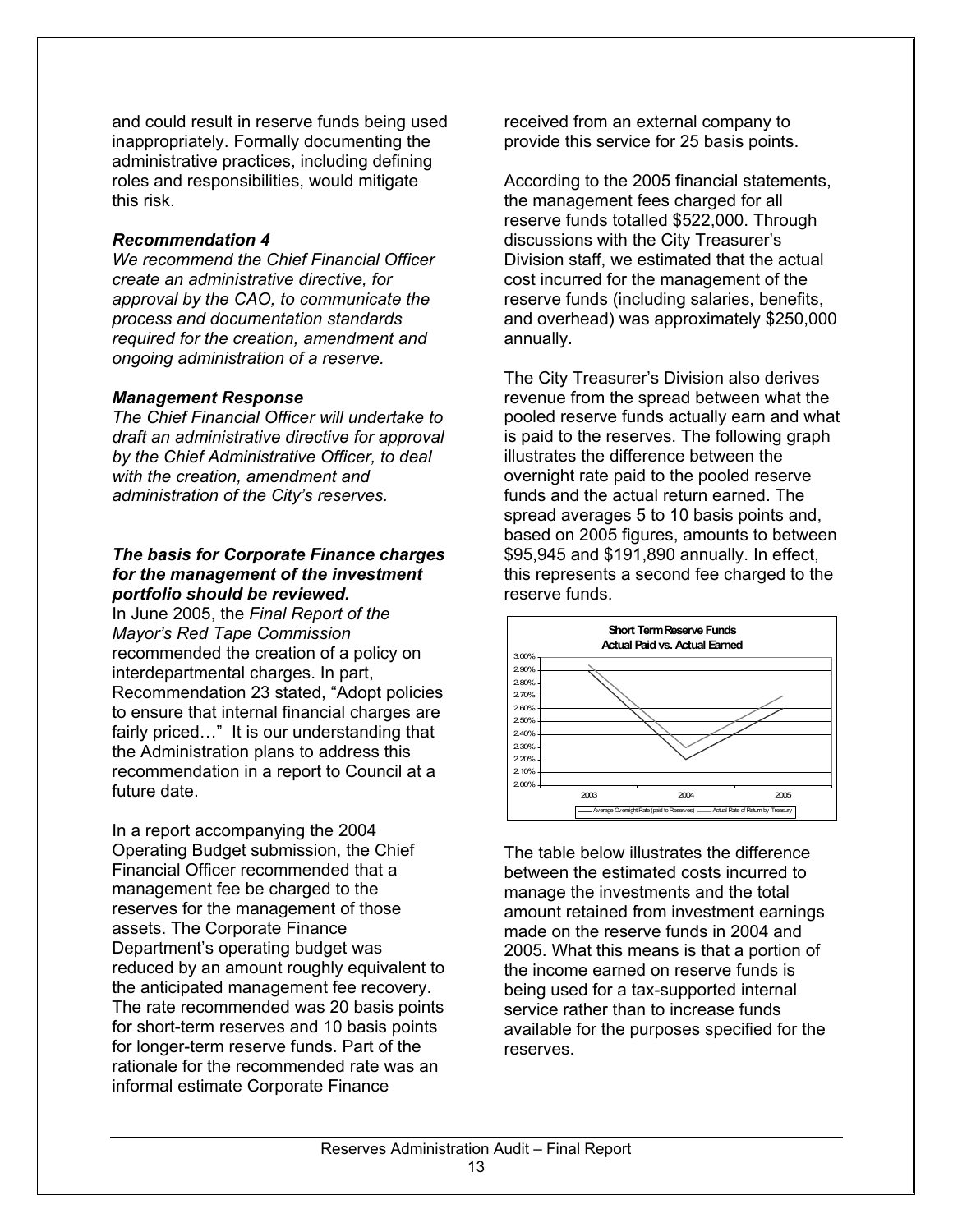

We believe that internal charges should be transparent and supportable. Business units utilizing internal charges should be able to explain to their clients the basis for the charge and, in particular, the rationale for fees that exceed the cost of the service provided. We recognize that there are valid reasons for an additional charge, for example, to fund research or to acquire specialized software to deliver the service. Clients should be satisfied that fees charged are legitimate expenses that relate to the value of the service provided.

In this case, the current model for internal charges has the benefit of ease of implementation. We agree that this is an important consideration. Fund managers are also aware of the two charges although they may not be aware of the total amount paid each year for the investment of their funds. Nevertheless, it is not entirely clear why investment income earned in excess of actual costs incurred by Corporate Finance to deliver this service would not be more appropriately allocated to the related reserve fund. The rationale for this decision should be reviewed.

#### *Recommendation 5*

*In conjunction with development of a proposed policy on internal charges, we recommend that the CFO review the basis for the fees charged to reserve funds for management of the investment portfolio.* 

#### *Management Response*

*As part of the annual review of fees and charges at the City, the Chief Financial Officer will continue to review the investment management fees charged to reserves, and once a policy with respect to internal charges has been developed and approved, ensure compliance.* 

#### *Performance reporting on reserve funds invested needs to be improved.*

The annual detailed financial statements provide information on the purpose of the reserve and the expenditure guidelines, and identify the fund manager, fund balance and inflows (including investment income) and outflows from the reserve. Our specialist observed that the level of detail with respect to reporting on reserves within the financial statements provided by the City was superior to that of the other cities surveyed.

At least annually, staff from the City Treasurer's Division meet with fund managers to discuss upcoming cash flow projections and the actual rate of return earned by a reserve in the prior period. There is no discussion of performance targets or benchmarks for the upcoming period. In the absence of established performance targets or benchmarks, there is no basis against which the fund manager can evaluate performance.

The jurisdictional survey revealed that both Hamilton and Calgary required regular (at a minimum, annual) reporting on the performance of the reserve funds in comparison to accepted benchmarks. We noted that both cities identify various Scotia Capital indices to benchmark reserve performance. The target benchmark should be reflective of the reserve fund's asset mix. Both the targets and actual performance are shared with the fund managers and reported to Council.

This level of reporting allows fund managers to monitor the investment performance of their reserve funds and to see the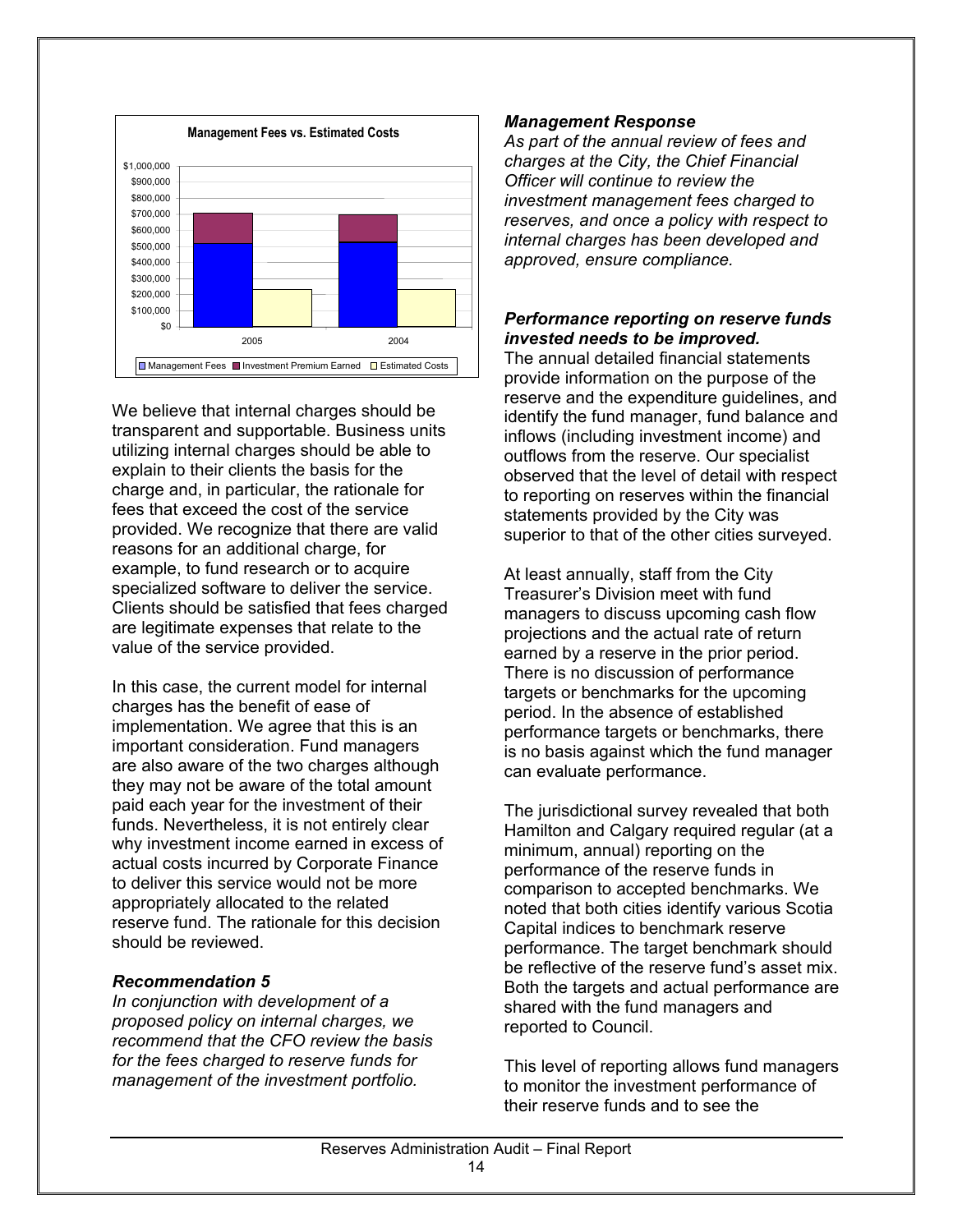incremental gains in the rates of return received by segregating short-term and longer-term cash requirements. It also allows the City Treasurer's Division to demonstrate that reserve funds have been optimally invested within the parameters of the City's policy.

#### *Recommendation 6*

*We recommend that the City Treasurer's Division report on the performance of the reserve funds annually to the fund managers and Council. The performance should be compared to portfolio targets that were mutually agreed with fund managers, based upon acceptable industry benchmarks.* 

#### *Management Response*

*As part of the annual review process of each reserve, the City Treasurer's division will discuss the performance of the reserves with the fund managers, including comparisons to appropriate benchmarks. Consideration will also be given to including information on the investment performance of the reserves in the City's financial statements.* 

#### Observations Related to Specific Reserves

#### *Workers Compensation Reserve*

#### *Stated purpose, funding guidelines and expenditure guidelines have not been formally amended to reflect the reserve's current purpose.*

The Workers Compensation reserve was originally set up by a by-law in 1918 and amended in 1938 and 1946. The purpose of this reserve was to cover the costs associated with workers compensation claims. In effect, the City is acting as a selfinsured organization.

In 1983, a report to the former Board of Commissionaires made several recommendations to overhaul the administrative practises related to workers

compensation claims. At some point after that report was issued, the purpose of the reserve changed from processing all workers compensation claims to only dealing with fatality claims. Current practice is for general workers compensation claims to be paid from each department's operating budget (i.e. in lieu of salaries).

Although all necessary parties are aware of this revised purpose, the by-law has not been formally amended to reflect the current purpose of the reserve.

#### *Recommendation 7*

*We recommend that the Chief Financial Officer submit a report to Council, requesting an amendment to the Workers Compensation Reserve to reflect its current purpose as a fatality reserve. The report should also recommend repealing the existing by-law.* 

#### *Management Response*

*The Chief Financial Officer will be submitting a report to Council with respect to any recommended changes related to the administration of the Worker's Compensation Reserve.* 

#### *Perpetual Maintenance Reserve – Brookside Cemetery*

#### *A business plan to evaluate the most appropriate business model and/or funding strategy needs to be developed.*

The purpose of this reserve is to ensure the perpetual care and maintenance of Brookside Cemetery. Funding for the reserve comes from 25% of the sale proceeds of plots/graves and 50% of the interest earned on the reserve funds. The remaining 50% of the interest earned in the previous year plus 75% from the sale proceeds of plots/graves are applied to the annual operating costs.

Industry best practice indicates that the ideal level for a cemetery perpetual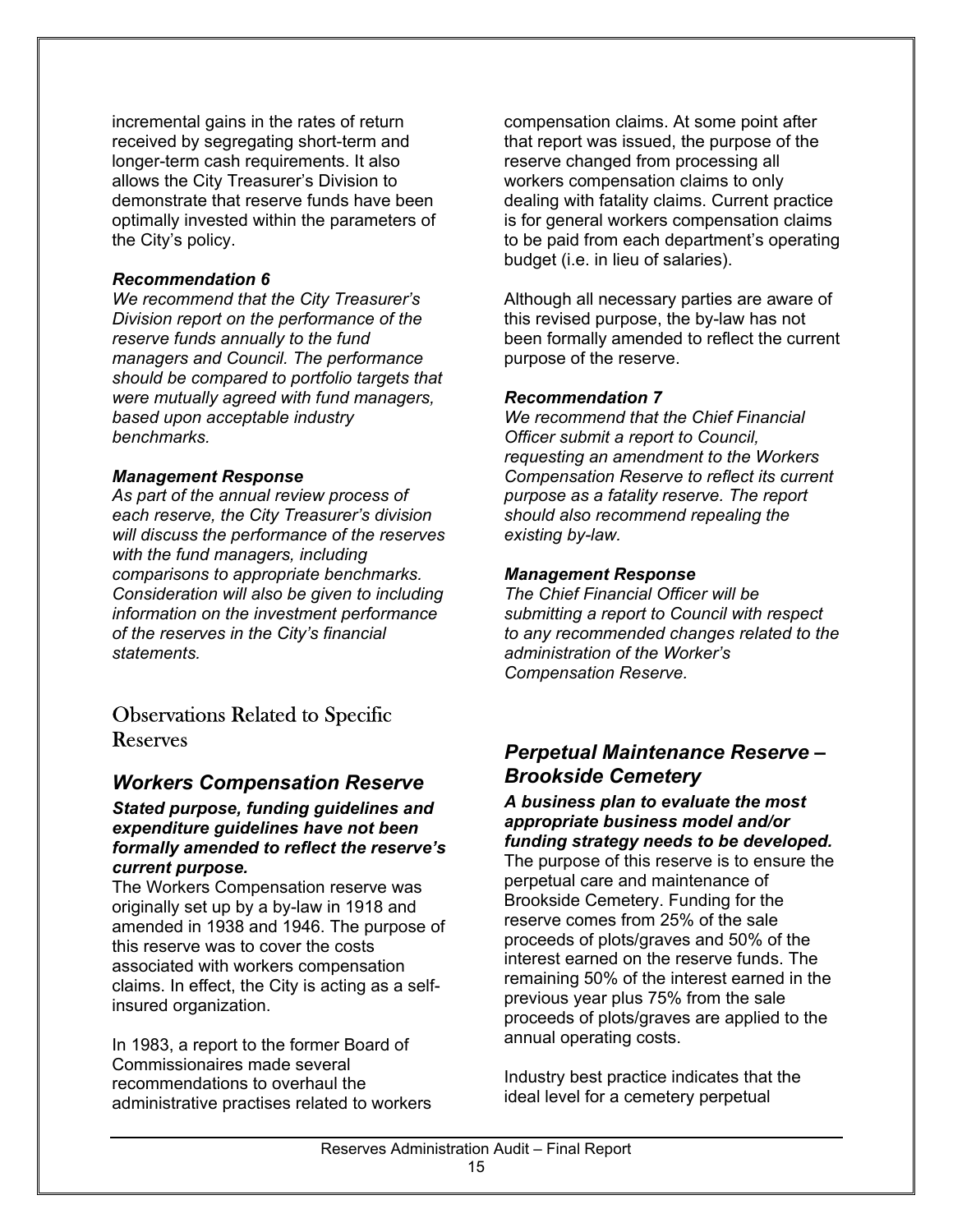maintenance reserve can be calculated by taking the annual care and maintenance costs and dividing them by the average rate of return. Using 2005 figures, this would mean that the reserve should be approximately \$18 million, which is almost \$8 million more than the current balance. The current shortfall is due primarily to a significant reduction (almost 50%) in the interest earned on its reserve balance. A major portion of the reserve funds was invested in high yielding bonds that matured and had to be replaced with lower interest bonds. The shortfall in the reserve level means that supplemental funding for the cemetery's operations must be funded through the City's operating budget. We note that the required funding level for the reserve fund is subject to change with fluctuations in the rate of return and increases in the occupancy rate of the cemetery.

In 1991, a report was forwarded to the Executive Policy Committee that analyzed the options available to the City in terms of maintaining responsibility over the operations of its cemeteries. At that time, a recommendation was made to continue to operate this service.

The Cemeteries Administrator is currently working on developing a business plan for the operation of the City's cemeteries. In light of the significant changes that have occurred between 1991 and the present, the business plan should address which business model would be the most appropriate for the cemeteries service, prior to the Brookside Cemetery reserve receiving increased funding.

If the recommendation is to retain the service, then the business plan should include an analysis of alternative funding arrangements for cemetery operations including the funding of the reserve.

#### *Recommendation 8*

*We recommend that the Cemeteries Administrator include in the business plan* 

*an evaluation of alternative business models for the cemeteries. In addition, and, if applicable, the plan should include a detailed evaluation of the adequacy of the level of the reserve and a plan to ensure the reserve reaches an adequate funding level.* 

#### *Management Response*

*The Cemeteries Administrator will ensure a business plan is prepared for the Cemeteries Branch that will examine, among other issues, the adequacy of each municipal cemetery's Perpetual Maintenance Fund to meet the requirements for which they were established.* 

#### *Fiscal Stabilization Reserve*

#### *The process involving the deposit of property taxes collected in relation to the sale of City property needs to be reviewed.*

Currently, there is a process in place, administered by staff at the Planning Property & Development Department that involves the collection of property taxes through the Statement of Adjustment when City lands are sold. Current practice is that these tax amounts are collected and deposited in the Fiscal Stabilization Reserve.

These funds should be deposited into the General Revenue Fund to allow for a more accurate calculation of net supplemental taxes received. Net supplemental taxes is the amount of property tax identified as outstanding for a given portion of the year when City land is sold. This amount is estimated and budgeted for by the Corporate Finance Department. By not recording the property taxes in the General Revenue Fund, the amount of net supplemental taxes actually received is understated.

Although this change in the process will not change the total funding the reserve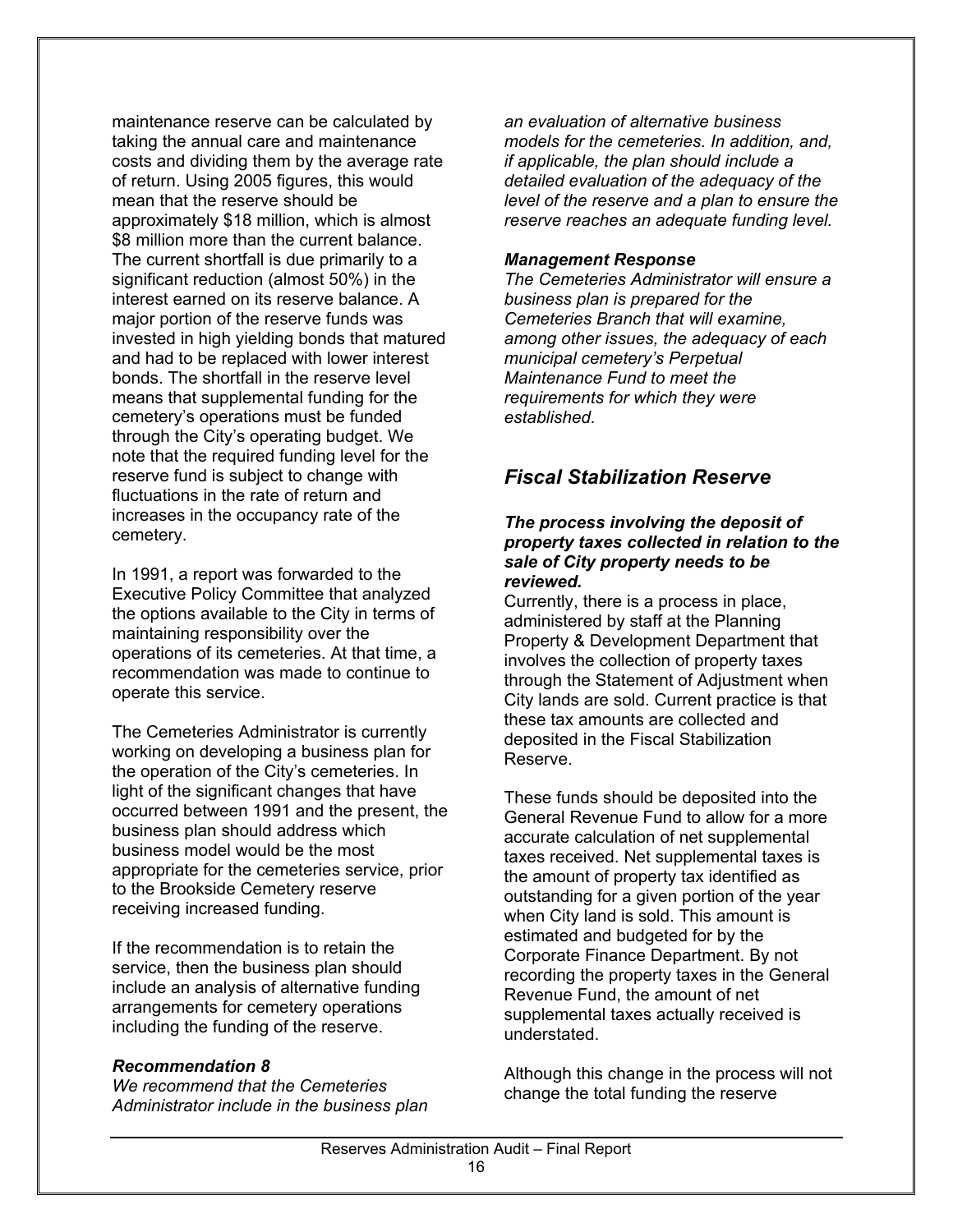receives, it will result in better information upon which to base budget estimates for net supplemental taxes. We understand that Taxation and Revenue Branch staff are in the process of recommending a revision to the current process.

#### *Recommendation 9*

*We recommend that the City Treasurer, as fund manager, revise the current administrative procedure such that the property taxes collected from the sale of City land be deposited in the General Revenue Fund.*

#### *Management Response*

*The City Treasurer has initiated a review of the administrative procedure on property taxes collected from the sale of land to determine if any changes are required.* 

#### *General Purpose Reserve*

During the course of our audit, we observed that the financial controls and processes related to this reserve were satisfactory.

#### *Combined Sewer Renewal Reserve*

During the course of our audit, we observed that the financial controls and processes related to this reserve were satisfactory.

#### *Summary of Recommendations*

A summary of the recommendations related to the above observations can be found in **Appendix 10.**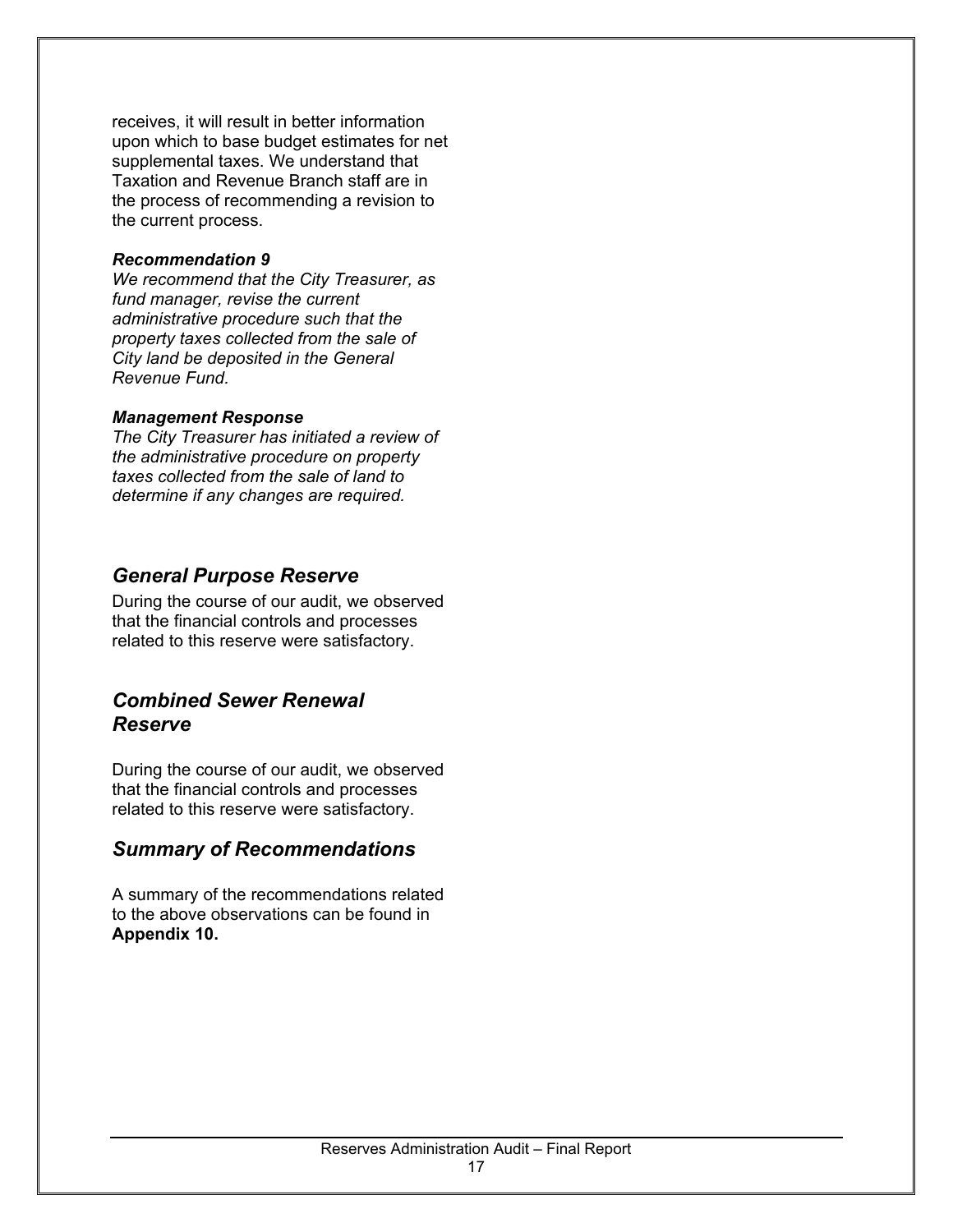### Appendix 1: Audit Process

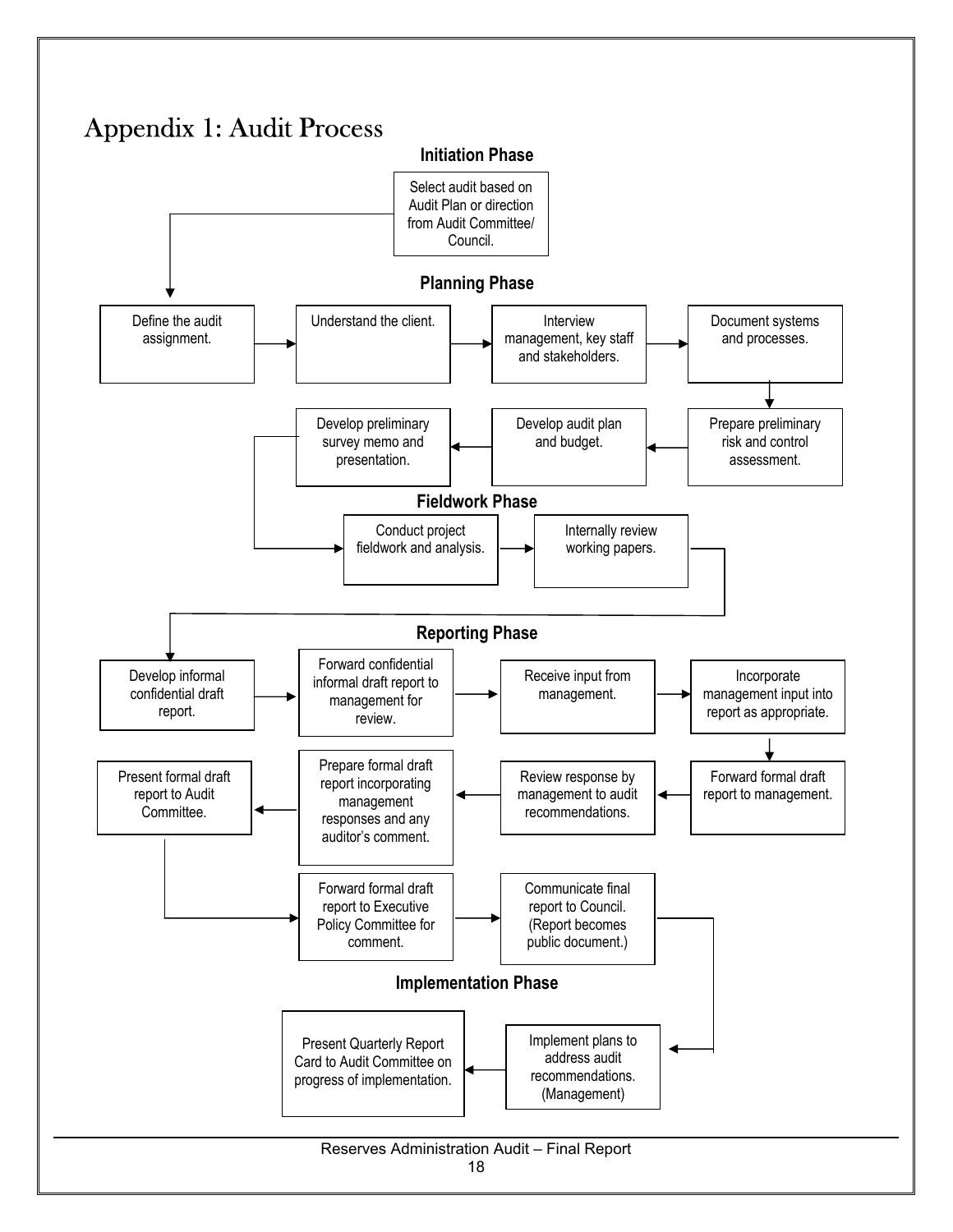### Appendix 2: Specialist Terms of Reference

The Audit Services to be provided on the Reserves Administration Audit are as described below:

- I. PERFORM A JURISDICTIONAL COMPARISON Comparison of City of Winnipeg reserve structure to at least 3 other Canadian Municipalities. The specific municipalities should include Calgary, Ottawa and Hamilton but are negotiable depending upon the availability of relevant information. The criteria for comparison should include at a minimum the following:
	- Total revenue and expenses of municipality
	- Type of reserves (i.e. reserves or reserve funds)
	- Number of reserves
	- Dollar amount in each reserve
	- Average rates of return on reserve funds
	- Composition of reserve balance (i.e. are the reserves or reserve funds made up of liquid assets or capital assets?)
	- Method of disclosure for reporting reserves/reserve funds on the financial statements
	- Level and basis for management fees charged to reserves
	- Excerpts of the critical elements of policies and procedures related to administrating reserves
	- Investment strategy restrictions or investment instruments for reserves
	- Administration of the reserves internally or externally managed and degree of oversight (if internal - division of roles and responsibilities between corporate and departmental level for administering, monitoring and reporting on reserves)
	- Overview of the process to create a reserve

#### II. ADEQUACY OF RESERVE LEVELS

- Sensitivity of the City's bond rating to changes in the level of a single or multiple reserves
- Sensitivity of City's insurance costs/rates to changes in the level of a single or multiple reserves

#### III. BEST PRACTICES

• For the initiation, on-going management and reporting of reserves in municipal government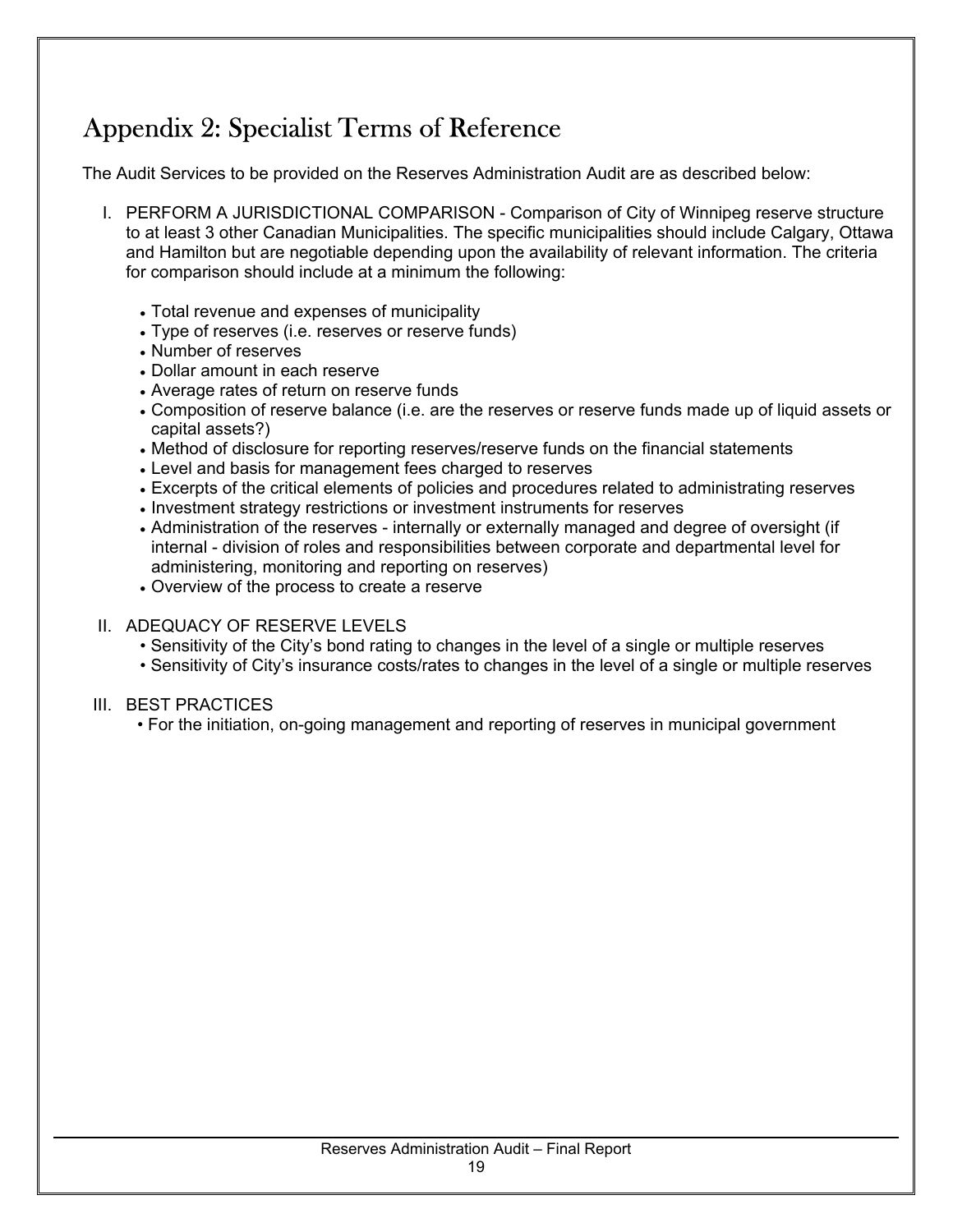### Appendix 3: Overview of the Sampling Process

Prior to selecting specific reserves to review the Audit Department conducted extensive interviews and gathered internal and external documentation to enhance our understanding of the various types of reserves.

As a result, we developed the following criteria to select specific reserves for review:

- size of the reserve balance,
- **EXEC** reserve from each category of reserve,
- **example 2** departmental coverage, and
- **EXTER 1** extent of judgment involved relating to approving expenditures.

The table below illustrates the specific reserves selected for review, the department responsible for oversight and the coverage our sample represents of the total value of all reserve funds. In terms of dollar value, the five reserves we selected represented approximately 30% of all reserve fund balances.

|                                   | <b>Fund Manager</b>      | <b>Balance ('000s)</b> |
|-----------------------------------|--------------------------|------------------------|
| <b>All Reserves</b>               |                          |                        |
| Total - Sample                    |                          | \$88,860               |
| Total - Population                |                          | \$292,801              |
| <b>Audit Coverage</b>             |                          | 30%                    |
| <b>Stabilization Reserves</b>     |                          |                        |
| <b>Fiscal Stabilization</b>       | <b>City Treasurer</b>    | \$35,350               |
| Total Stabilization               |                          | \$64,004               |
| <b>Audit Coverage</b>             |                          | 55%                    |
| <b>Special Purpose Reserves</b>   |                          |                        |
| <b>General Purpose</b>            | <b>City Treasurer</b>    | \$13,244               |
| Perpetual Maintenance - Brookside | Director PP&D            | \$9,891                |
| Workers Compensation              | Corporate Controller     | \$6,887                |
| Total - Sample                    |                          | \$30,022               |
| <b>Total -Special Purpose</b>     |                          | \$69,025               |
| Audit Coverage                    |                          | 43%                    |
| <b>Capital Reserves</b>           |                          |                        |
| <b>Combined Sewer Renewal</b>     | Director Water and Waste | \$23,488               |
| Total - Capital                   |                          | \$159,772              |
| <b>Audit Coverage</b>             |                          | 14%                    |

Our review covered a three-year period, 2003 through to 2005. We selected the specific reserve transactions through a manual, random process. Since the sample was based upon judgment, we were unable to extrapolate our observations to the entire value of all reserve funds. We were able, however, to identify issues for further review.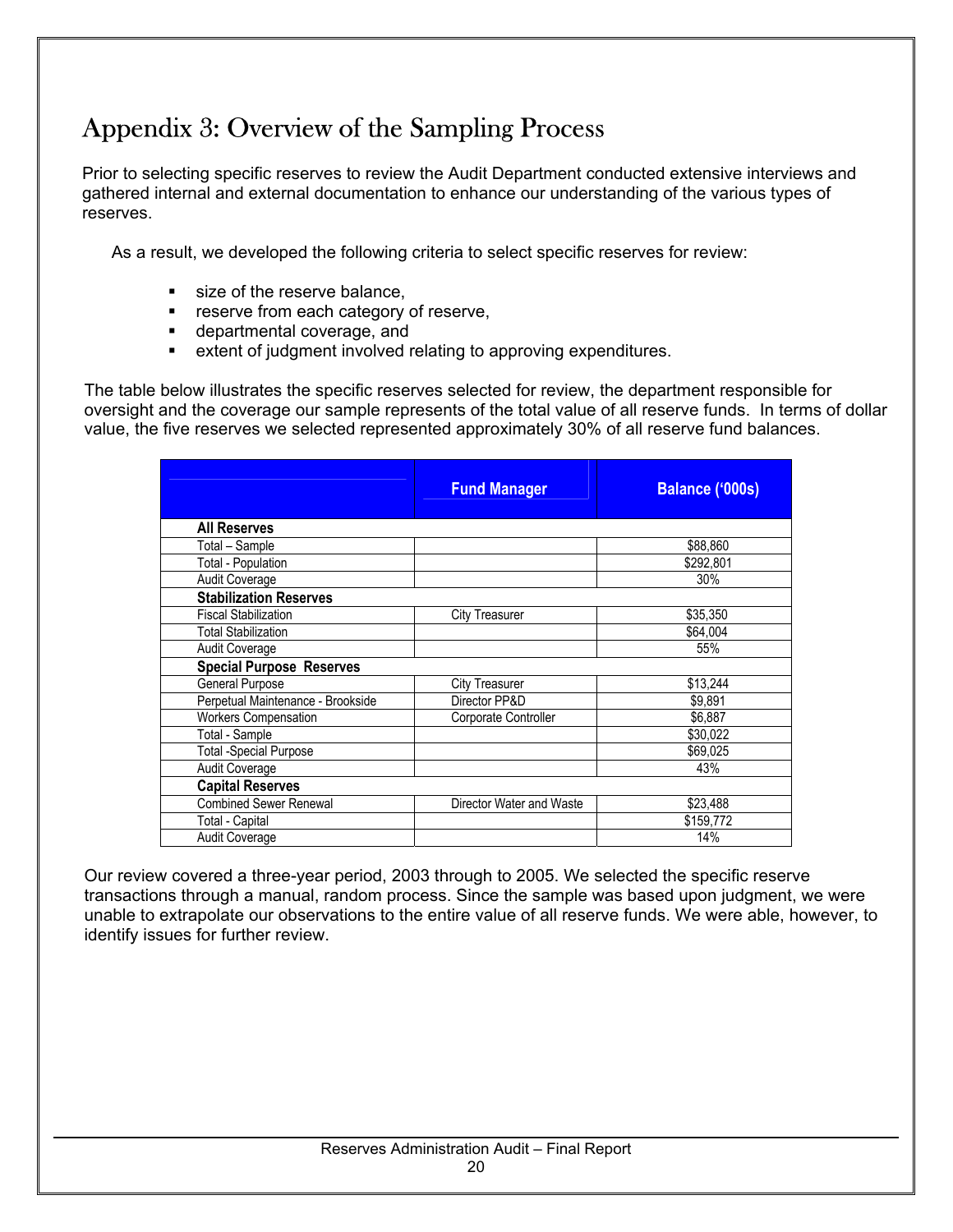### Appendix 4: Details of Reserve Balances

| <b>Capital Reserves</b>                 | <b>Fund Manager</b>                          | 2003*     | 2004*     | 2005*     |
|-----------------------------------------|----------------------------------------------|-----------|-----------|-----------|
| Water Treatment                         | Director of Water & Waste                    | \$79,073  | \$93,191  | \$73,680  |
| <b>Environmental Projects</b>           | Director of Water & Waste                    | 39,175    | 51,230    | 52,336    |
| <b>Combined Sewer Renewal</b>           | Director of Water & Waste                    | 21,917    | 25,132    | 23,488    |
| <b>Brady Landfill Rehabilitation</b>    | Director of Water & Waste                    | 1.576     | 1.845     | 2,114     |
| <b>Golf Course</b>                      | Director of Planning, Property & Development | 1.683     | 1.714     | 1.773     |
| Water main Renewal                      | Director of Water & Waste                    | 1.391     | 2.005     | 1.710     |
| Library                                 | Director of Community Services               | 3,199     | 1,821     | 1,477     |
| Computer Replacement                    | Corporate Controller                         | 1.143     | 1.092     | 1.413     |
| <b>Wastewater Sewer Renewal</b>         | Director of Water & Waste                    | 452       | 593       | 861       |
| <b>Aqueduct Rehabilitation</b>          | Director of Water & Waste                    | 1.949     | 857       | 457       |
| <b>Transit Bus Replacement</b>          | Director of Transit                          | 1.147     | 89        | 359       |
| <b>Concession Equipment Replacement</b> | Director of Community Services               | 99        | 110       | 104       |
|                                         |                                              | \$152,804 | \$179,679 | \$159,772 |

| <b>Stabilization Reserves</b> | <b>Fund Manager</b>   | 2003     | 2004     | 2005     |
|-------------------------------|-----------------------|----------|----------|----------|
| <b>Fiscal Stabilization</b>   | <b>City Treasurer</b> | 34.246   | \$34.712 | \$35.350 |
| Mill Rate Stabilization       | <b>City Treasurer</b> | 26.342   | 27.613   | 28.654   |
|                               |                       | \$60,588 | \$62,325 | \$64.004 |

| <b>Special Purpose Reserves</b>          | <b>Fund Manager</b>                          | 2003     | 2004     | 2005     |
|------------------------------------------|----------------------------------------------|----------|----------|----------|
| <b>General Purpose</b>                   | <b>City Treasurer</b>                        | \$16,923 | \$14,060 | \$13,244 |
| Perpetual Maintenance Fund -             | Director of Planning, Property & Development |          |          |          |
| <b>Brookside Cemetery</b>                |                                              | 9,282    | 9,523    | 9,891    |
| Heritage Investment                      | Director of Planning, Property & Development | 8,723    | 8,888    | 8,744    |
| Insurance                                | Corporate Controller                         | 7,145    | 6,721    | 7,340    |
| <b>Workers Compensation</b>              | Corporate Controller                         | 5,605    | 6,146    | 6,887    |
| Land Operating                           | Director of Planning, Property & Development | 6,697    | 5,920    | 5,975    |
| <b>Commitment</b>                        | <b>Chief Financial Officer</b>               | 5,247    | 4,174    | 4,310    |
| Contributions in Lieu of Land Dedication | Director of Planning, Property & Development | 2,405    | 2,914    | 4,130    |
| Economic Development Investment          | Director of Planning, Property & Development | 5,608    | 5,474    | 3,225    |
| Housing Rehabilitation                   | Director of Planning, Property & Development | 1,849    | 1.138    | 1,304    |
| Assiniboine Park Enterprise              | Director of Community Services               | 1.031    | 1,164    | 1,226    |
| Idea Bank                                | Corporate Controller                         | 1,497    | 1.336    | 907      |
| Multiple-Family Dwelling Tax Investment  | Director of Planning, Property & Development |          | 250      | 530      |
| Perpetual Maintenance Fund -             | Director of Planning, Property & Development |          |          |          |
| St. Vital Cemetery                       |                                              | 507      | 547      | 588      |
| Perpetual Maintenance Fund -             | Director of Planning, Property & Development |          |          |          |
| Transcona Cemetery                       |                                              | 355      | 381      | 411      |
| Recreation Programming                   | Director of Community Services               | 329      | 316      | 313      |
| Snow Clearing                            | Director of Public Works                     | 9,161    | 3,272    |          |
|                                          |                                              | \$82,364 | \$72,224 | \$69,025 |

\* numeric values are in thousands of dollars.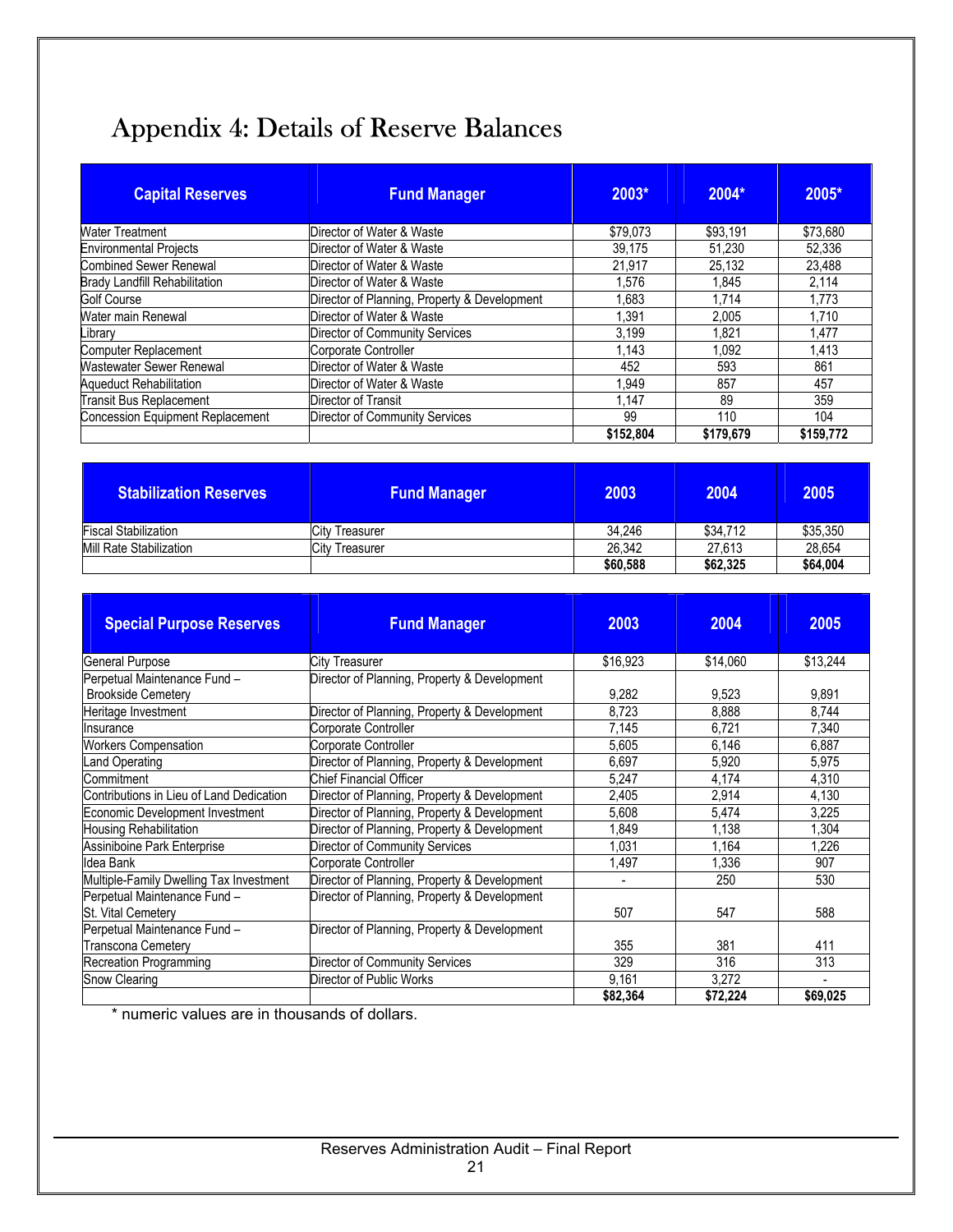### Appendix 5: Suggested Best Practices

Each of Winnipeg, Hamilton, Ottawa and Calgary follow somewhat similar practices with respect to reserve fund management. No one city stood out as having an approach that was demonstrably superior to that followed by others. Nevertheless, in talking to administrators from each of the four cities we found examples of best practices that would include:

- an overall reserve fund policy consistent with the long range city plan;
- reserves supported by complete documentation as to purpose, approval, management, results, reporting and review;
- clear policies with respect to reserve fund oversight, management, control and reporting;
- full public disclosure with respect to the above;
- periodic review of reserve fund purpose and performance and alignment with both operating and capital objectives;
- pooling of individual reserve funds for investment purposes to maximize returns and best use of internal investment expertise;
- establishment of reserve fund investment return objectives and external benchmarks within legislative and policy guidelines;
- using third party fund managers to manage the reserve fund investment program if investment expertise is not available within the city administration;
- reviewing best practices of other municipalities and comparing them to ones used by the city; and
- communication of reserve fund management approach as part of discussion with rating agencies on city financial position and long range plan to maximize rating and reduce borrowing costs.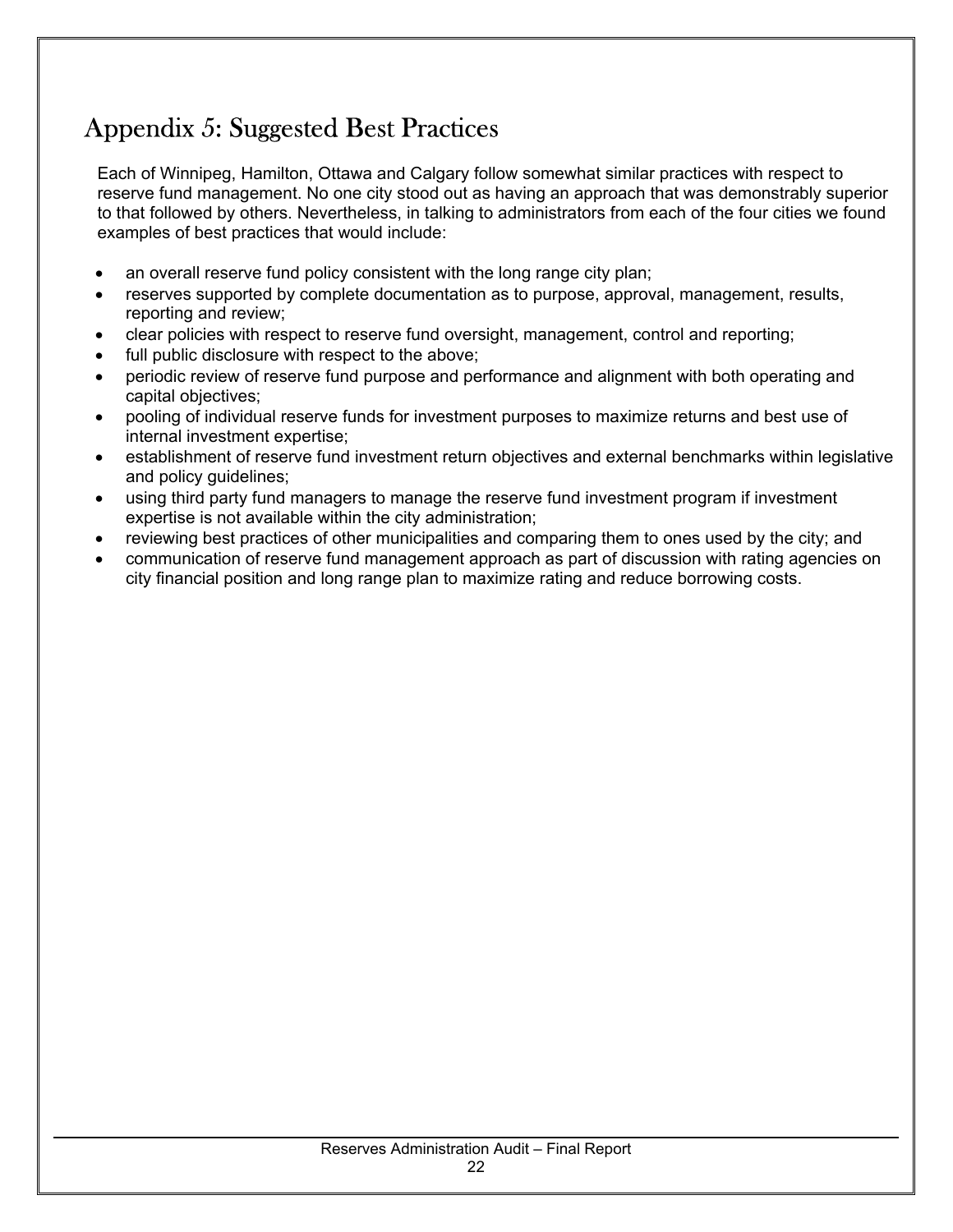### Appendix 6: Excerpt from the Office of the Superintendent of Financial Institutions Canada

#### **Standards of Sound Business and Financial Practices – Securities Portfolio Management (February 1998)**

Managing the securities portfolio is a fundamental component in the safe and sound management of a company. Sound securities portfolio management involves prudently managing the risk/reward relationship and controlling securities portfolio risks across a variety of dimensions, such as quality, portfolio concentration/diversification, maturity, volatility, marketability, type of security and need to maintain adequate liquidity.

Although the particulars of securities portfolio management will differ among companies depending upon the nature and complexity of their securities activities, a comprehensive securities portfolio management program requires:

- establishing and implementing sound and prudent policies to effectively manage the securities portfolio, securities activities and position risk;
- developing and implementing effective securities portfolio management processes governing securities investment decision-making and authority; and
- developing and implementing comprehensive procedure to effectively monitor and control the nature, characteristics, and quality of the securities portfolio and the extent of position risk assumed.

The foundation of an effective securities portfolio management program is the development and implementation of clearly defined policies, formally established in writing, that set out the securities portfolio management objectives of the company and the parameters under which securities activities are to be undertaken and controlled.

Each company needs to establish explicit and prudent securities portfolio management objectives governing:

- the extent to which the company is willing to assume position risk;
- general areas of securities activities in which the company is willing to engage or is restricted form engaging, including the company's policy with respect to acquiring securities of related parties;
- minimum quality and rate of return expectations for the securities portfolio;
- the selection of securities dealers and other counterparties with whom the company is authorized to deal or is restricted from dealing with; and
- securities portfolio concentration and exposure limits

Securities portfolio management objectives reflect a company's risk philosophy, codify investment criteria, establish a foundation for the development of securities portfolio management strategies, and provide the basis for monitoring characteristics and measuring portfolio performance. Securities portfolio objectives provide overall parameters governing securities investment decisions by describing the broad purpose and goals of securities investments. Securities portfolio objectives assist in ensuring that securities are sound and prudent, and that the securities portfolio risk is acceptable given the expected return.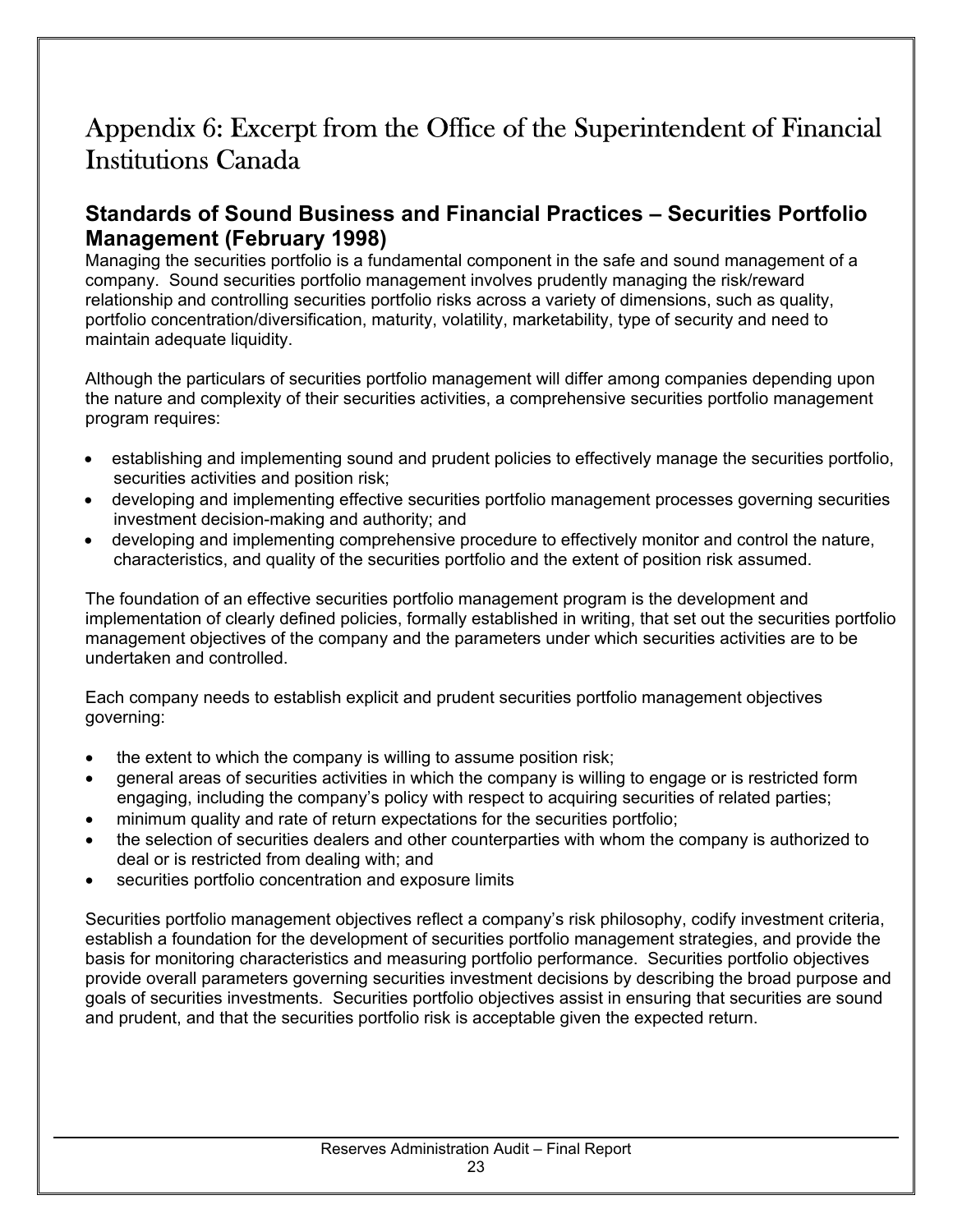### Appendix 7: Comparison of Surveyed Cities Investment Policies

| <b>Policy Component</b>                                           | <b>Winnipeg</b>                                                                                           | <b>Hamilton</b>                                                                                                                                                                      | <b>Calgary</b>                                                                                   |
|-------------------------------------------------------------------|-----------------------------------------------------------------------------------------------------------|--------------------------------------------------------------------------------------------------------------------------------------------------------------------------------------|--------------------------------------------------------------------------------------------------|
| Purpose/Background                                                | Yes                                                                                                       | Yes                                                                                                                                                                                  | Yes                                                                                              |
| <b>Objectives</b>                                                 | Yes                                                                                                       | Yes                                                                                                                                                                                  | Yes                                                                                              |
| <b>Delegation of Responsibility</b>                               | Yes, high level                                                                                           | Yes, detailed                                                                                                                                                                        | Yes, detailed                                                                                    |
| <b>Ethics and Professional Conduct</b>                            | Yes                                                                                                       | Yes                                                                                                                                                                                  | Yes                                                                                              |
| <b>Investment Criteria</b>                                        | Yes                                                                                                       | Yes                                                                                                                                                                                  | Yes                                                                                              |
| <b>Investment Limits</b>                                          | Yes                                                                                                       | Yes                                                                                                                                                                                  | Yes                                                                                              |
| <b>Performance Standards/ Benchmarks</b>                          | <b>No</b>                                                                                                 | Yes, performance<br>against benchmarks<br>and targets reported at<br>least annually to<br>Council                                                                                    | Yes, performance<br>against benchmarks<br>and targets (not clear<br>who receives the report)     |
| <b>Performance Reporting</b>                                      | Yes, partial                                                                                              | Yes, against<br>benchmarks and targets                                                                                                                                               | Yes, against<br>benchmarks and targets                                                           |
| <b>Compliance Reporting</b>                                       | Yes, partial - credit<br>exposure report to City<br>Treasurer                                             | Yes, signed quarterly<br>report from CIO to<br><b>Council and Treasurer</b><br>that investment portfolio<br>in compliance with<br>Policy                                             | Yes, signed quarterly<br>report by investment<br>managers (not clear<br>who receives the report) |
| <b>Downgrades in Credit Quality</b>                               | Yes, must dispose of<br>investment without<br>compromising portfolio<br>but no written report<br>required | Yes, CIO must submit<br>formal written report on<br>actions to be taken<br>required within ten<br>days, immediately put<br>on Watch List subject to<br>monthly review by<br>Treasure | Yes, must sell the<br>investment within<br>reasonable time<br>considering market<br>conditions   |
| <b>Investment Policy Review</b><br><b>Safekeeping and Custody</b> | Yes, annual informal<br>review and formally<br>once each Council term<br>Yes                              | Yes, annual formal<br>review, report to<br>Council<br>Yes                                                                                                                            | Yes, annual formal<br>review, report to<br>Council<br>Yes                                        |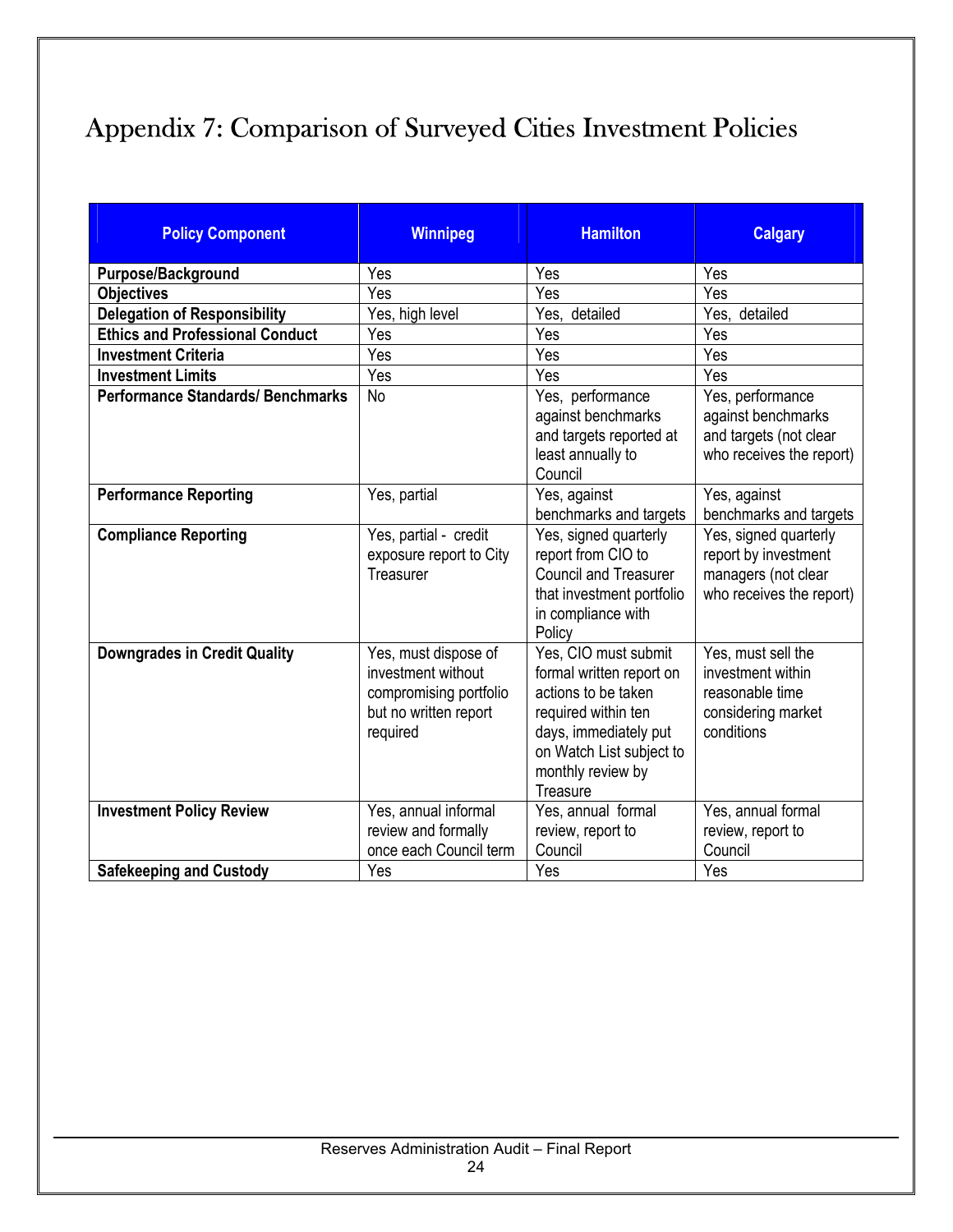### Appendix 8: Excerpt from the City of Winnipeg Charter Act

#### **List of Allowable Investments**

Reserve funds

289(1) Council may provide for the establishment or maintenance of a reserve fund for any purpose for which the city has authority to make expenditures.

Definition of "financial institution"

289(2) In subsection (3), "financial institution" means a bank, trust company, loan company, credit union, insurance company or other similar institution that is supervised or examined by a government or a government authority in the jurisdiction in which it carries on business.

Investment of reserve funds

289(3) Money allocated to a reserve fund established under subsection (1) shall be deposited as provided in clause 100(b) (duties of chief financial officer) and may be used to purchase, acquire, or hold

(a) securities issued by

(i) the government or a government agency,

(ii) the government of Canada or a province of Canada other than Manitoba,

(iii) a government of a country other than Canada or a government of a political subdivision of a country other than

Canada,

(iv) a financial institution,

(v) a municipality, school board or school district in Manitoba, or

(vi) a hospital, hospital district, health district, health and social services district, personal care home or other related or similar entity funded directly or indirectly out of the Consolidated Fund of the government;

(b) securities the payment of which is guaranteed by the government, the government of Canada, the government of a province of Canada other than Manitoba, the government of a country other than Canada, or a financial institution;

(c) securities the payment of which is a charge on the Consolidated Revenue Fund of the government of Canada or a province of Canada;

(d) securities the payment of which is a charge on the revenue of a government of another country; and

(e) securities of a corporation authorized by or belonging to a class authorized by the Minister of Finance.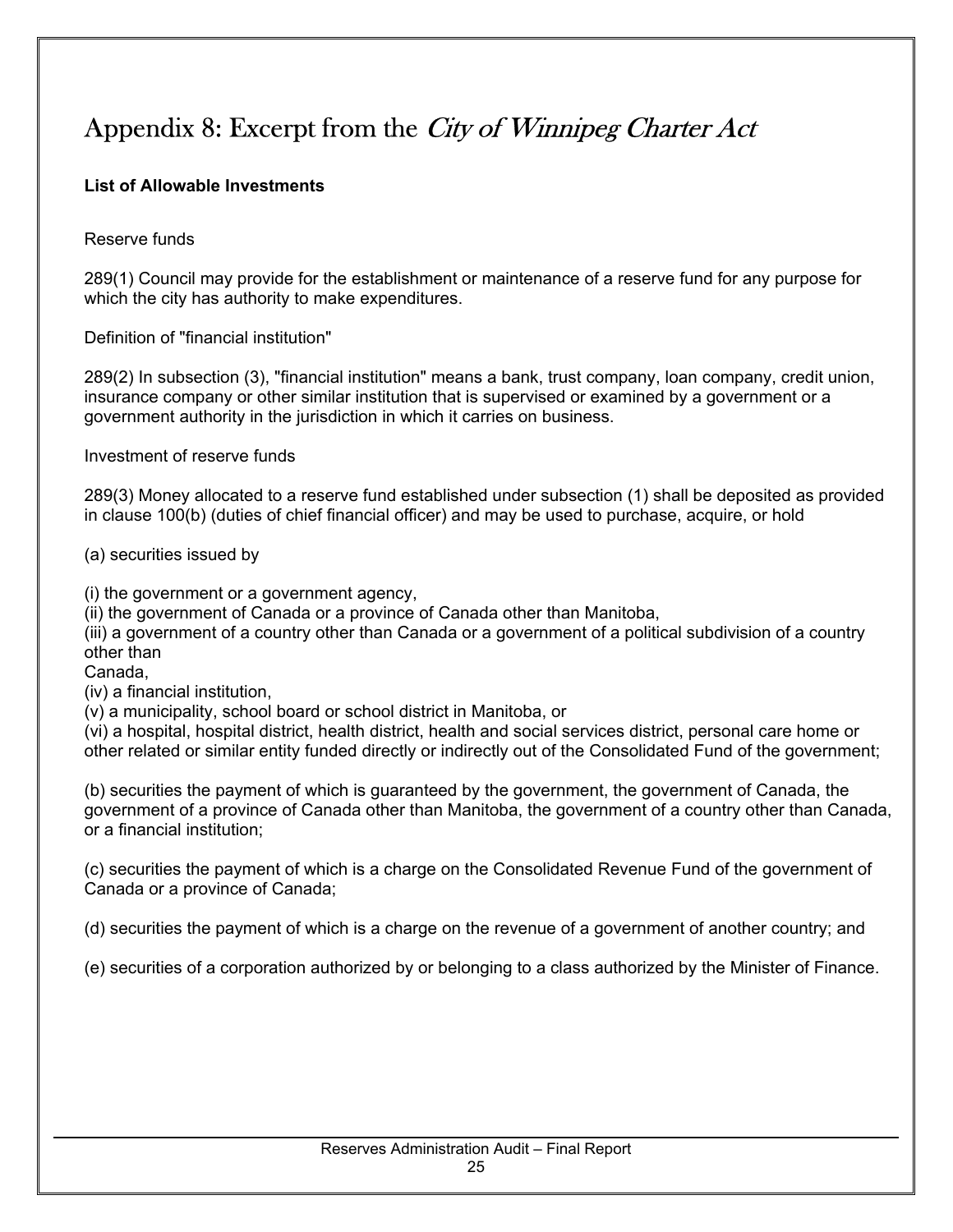### Appendix 9: Excerpt from the City of Winnipeg Investment Policy

#### **Schedule 1**

#### **City of Winnipeg Short-Term Investments - Credit Risk Criteria**

| <b>Investment Credit</b>                                                                                                                   | <b>DBRS</b>                                              | Moody's                     | S&P                         | Amount                                         | Term                                                   |
|--------------------------------------------------------------------------------------------------------------------------------------------|----------------------------------------------------------|-----------------------------|-----------------------------|------------------------------------------------|--------------------------------------------------------|
| <b>Government of Canada</b><br>(minimum 10% of portfolio)                                                                                  |                                                          |                             |                             |                                                |                                                        |
| <b>Bonds</b><br><b>Treasury Bills</b><br>Guarantees and Crown Corporations                                                                 | AAA<br>R1-High<br>R1-High                                | AAA<br>$P-1$<br>$P-1$       | AAA<br>$A-1$<br>$A-1$       | Unlimited<br>Unlimited<br>Unlimited            | 2 years or less<br>1 year or less<br>1 year or less    |
| <b>Provincial Governments and Guarantees</b>                                                                                               |                                                          |                             |                             |                                                |                                                        |
| (maximum 50% of portfolio)<br><b>Bonds</b>                                                                                                 | AAA<br>AA<br>A                                           | AAA<br>AA<br>A              | AAA<br>AA<br>A              | \$125 Million<br>\$100 Million<br>\$50 Million | 2 years or less<br>2 years or less<br>1 year or less   |
| Treasury Bills,<br>Promissory Notes, Guarantees                                                                                            | R1-High<br>R <sub>1</sub> -Middle<br>R <sub>1</sub> -Low | $P-1$<br>$P-1$<br>$P-1/P-2$ | $A-1$<br>$A-1$<br>$A-1/A-2$ | \$125 Million<br>\$100 Million<br>\$50 Million | 1 year or less<br>1 year or less<br>1 year or less     |
| An individual credit shall not exceed (AAA R1-HIGH - \$125M, AA R1-MID - \$100M, A R1-LOW - \$50M)                                         |                                                          |                             |                             |                                                |                                                        |
| <b>Major Canadian Banks</b><br>"Schedule I"<br>(maximum 50% of portfolio)                                                                  | R1-High<br>R <sub>1</sub> -Middle<br>R <sub>1</sub> -Low | $P-1$<br>$P-1$<br>$P-1/P-2$ | $A-1$<br>$A-1$<br>$A-1/A-2$ | \$100 Million<br>\$75 Million<br>\$50 Million  | 1 year or less<br>6 months or less<br>3 months or less |
| An individual credit shall not exceed (AAA R1-HIGH - \$100M, AA R1-MID - \$75M, A R1-LOW - \$50M)                                          |                                                          |                             |                             |                                                |                                                        |
| <b>Schedule "II" Banks</b><br>(maximum 25% of portfolio)<br>An individual credit shall not exceed (AAA R1-HIGH - \$50M, AA R1-MID - \$25M) | R1-High<br>R1-Middle                                     | $P-1$<br>$P-1$              | $A-1$<br>$A-1$              | \$50 Million<br>\$25 Million                   | 6 months or less<br>3 months or less                   |

**Note: An individual investment credit (except Government of Canada) shall not exceed 15% of the portfolio**

#### **City of Winnipeg Long-Term Investments - Credit Risk Criteria**

| <b>Investment Credit</b>                                                 | <b>DBRS</b> | Moody's   | S&P       | Amount                 | Term                   |
|--------------------------------------------------------------------------|-------------|-----------|-----------|------------------------|------------------------|
| <b>Government of Canada and Guarantees</b><br>(minimum 50% of portfolio) | AAA<br>AA   | AAA<br>AA | AAA<br>AA | Unlimited<br>Unlimited | Unlimited<br>Unlimited |
| <b>Provincial Governments and Guarantees</b>                             |             |           |           |                        |                        |
| (maximum 50% of portfolio)                                               | AAA         | AAA       | AAA       | *1                     | 30 years or less       |
|                                                                          | AA          | AA        | AA        | *1                     | 20 years or less       |
| <b>Municipalities</b>                                                    | AAA         | AAA       | AAA       | *2                     | 30 years or less       |
| (maximum 25% of portfolio)                                               | AA          | AA        | AA        | *2                     | 10 years or less       |